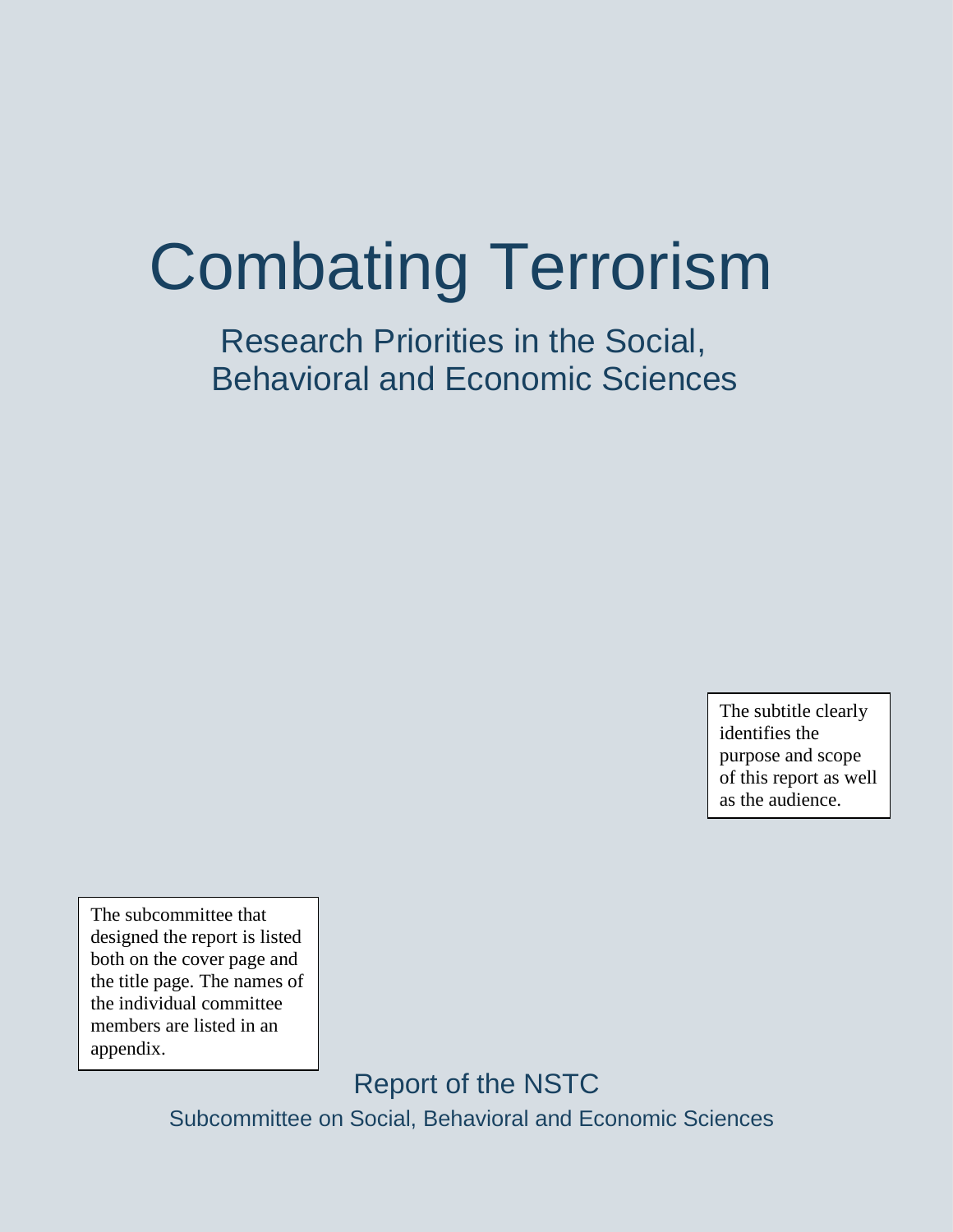#### EXECUTIVE OFFICE OF THE PRESIDENT **NATIONAL SCIENCE AND TECHNOLOGY COUNCIL**

WASHINGTON, D.C. 20502

This cover letter serves the same purpose as a Letter of Transmittal.

Dear Colleague,

The events of September 11, 2001 profoundly affected the lives of all Americans and were a call to action to which Americans and our government have responded in many ways. Beyond the efforts of the newly created Department of Homeland Security, numerous federal agencies are investing in science and technology to combat terrorism. We have developed new technologies or modified existing ones to improve detection and remediation of biological, chemical, radiological, or nuclear threat agents. We have developed and deployed new tools to secure our airports, other critical infrastructure, and the communities in which we live.

This impressive deployment of technology, however, is only part of a complete response to the threat of terrorism. Our ability to maintain our American way of life also depends on our understanding of human behavior, which is the domain of the social, behavioral, and economic sciences. We must investigate the psychological and neurobiological mechanisms of stress, fear and courage; the powerful networks of human social exchange that sustain individuals and families; the special needs and strengths of groups as a function of their history and culture; the principles of economic growth and decline; and the attitudes and beliefs that lead people to vote and sustain a democracy.

The second paragraph gives the purpose of the report.

The accompanying report describes the resources that the social, behavioral and economic sciences contribute to creating and maintaining effective anti-terrorism strategies. Some of these can help us understand the origins of terrorism, some address how we can prepare for terrorist incidents, and some deal with the effects of an attack and their mitigation. The report describes the powerful tools and strategies these sciences offer as we respond to the threats and actions of terrorists.

Sincerely,

sh Marburg

John H. Marburger, III Director

paragraph states the reason for the report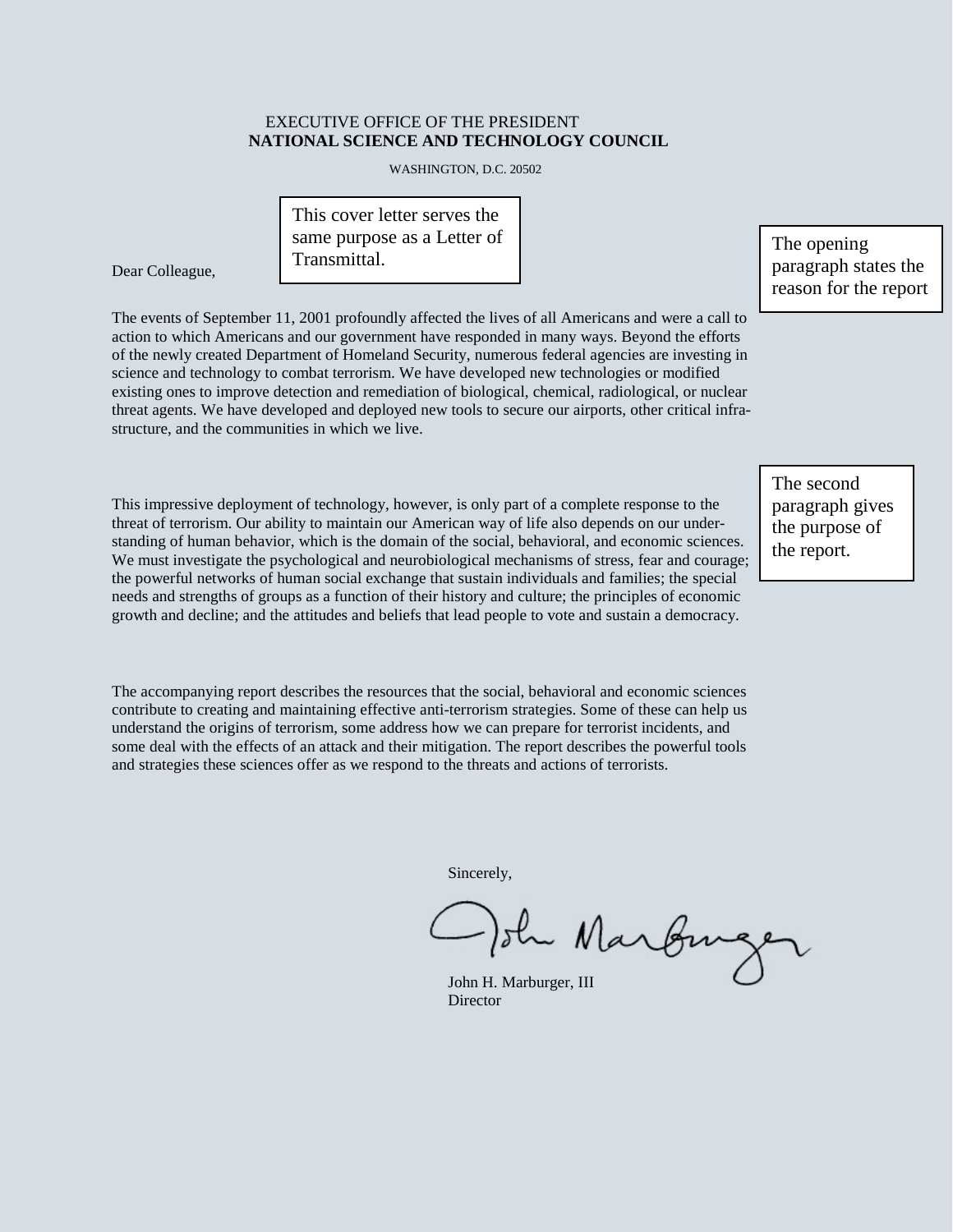## Table of Contents

| The headings for<br>the report are<br>effect, clearly                                                                         |  |
|-------------------------------------------------------------------------------------------------------------------------------|--|
| describing each<br>section and its                                                                                            |  |
| content.                                                                                                                      |  |
| Do these sections                                                                                                             |  |
| appear to be<br>organized<br>chronologically or<br>by category? Why<br>do you think the<br>writers chose this<br>organization |  |
| strategy?                                                                                                                     |  |
|                                                                                                                               |  |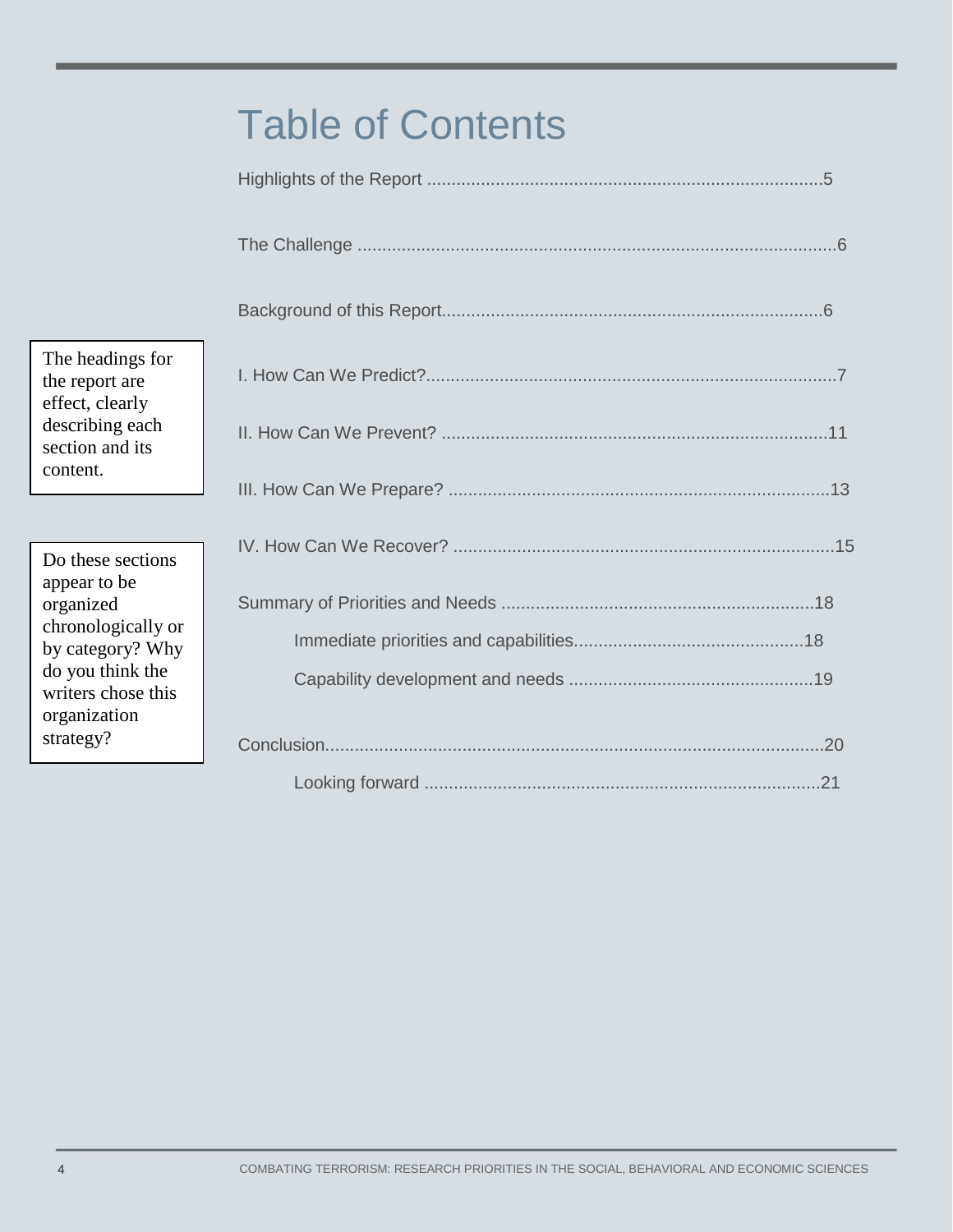# Highlights of the Report

The knowledge and tools of the social, behavioral and economic (SBE) sciences are immediately applicable to the construction of strategies that can enhance the Nation's capacity to predict, prevent, prepare for and recover from a terrorist attack.

Our capacity to predict future terrorist attacks depends in part on our ability to identify and understand those factors that underlie the formation and maintenance of both domestic and international terrorist groups. Prediction capabilities are enhanced if we understand that terrorist networks and strategies are shaped by the behaviors of both the terrorists and their targeted adversaries, which differ across time, place, and access to resources.

Our ability to prevent a domestic terrorist attack will depend, in part, on detecting who threatens us. Behavioral methodology in conjunction with sensor and surveillance technology is being used to anticipate and detect threats during the earliest pre-incident phases. The social and behavioral sciences are helping our law enforcement and intelligence agencies adapt to new roles and responsibilities, and advising policy-makers to ensure that we protect individuals and communities that are vulnerable to isolation and stigmatization.

The social, behavioral and economic sciences are integral to the development of optimal short-term and long-term strategies to prepare for a terrorist attack. SBE models of threat, risk and vulnerability assessments are advising the creation and evaluation of effective response plans. SBE models of risk perception and communication are being used to appropriately modify emergency responder and public behaviors under conditions of attack, threat and uncertainty. SBE models of community stress and resilience, developed on the basis of lessons learned in previous instances of natural and technological disasters in the United States, are being used in the evaluation of emergency preparedness plans.

Our capacity to recover from a terrorist attack is enhanced by taking advantage of SBE models of terrorist attacks and other large-scale disasters that incorporate measures of community strengths and weaknesses. The treatment of acute and chronic stress is informed by current views of the fundamental mechanisms of brain and behavior, and how stress and coping reactions are modified by experience and context. We will recover faster and better by understanding human vulnerability and resilience factors.

The highlighted terms in this summary match the terms in the titles for the following sections.

This report recognizes numerous opportunities for research in the SBE sciences that will further enhance our capacity to ensure that America thrives for all its citizens—not by building walls, but by seeking understanding; not by promoting fear, but by enhancing strengths, and not by closing doors, but by welcoming those who share our pluralistic and democratic values and aspirations.

Is this a descriptive or an informative summary?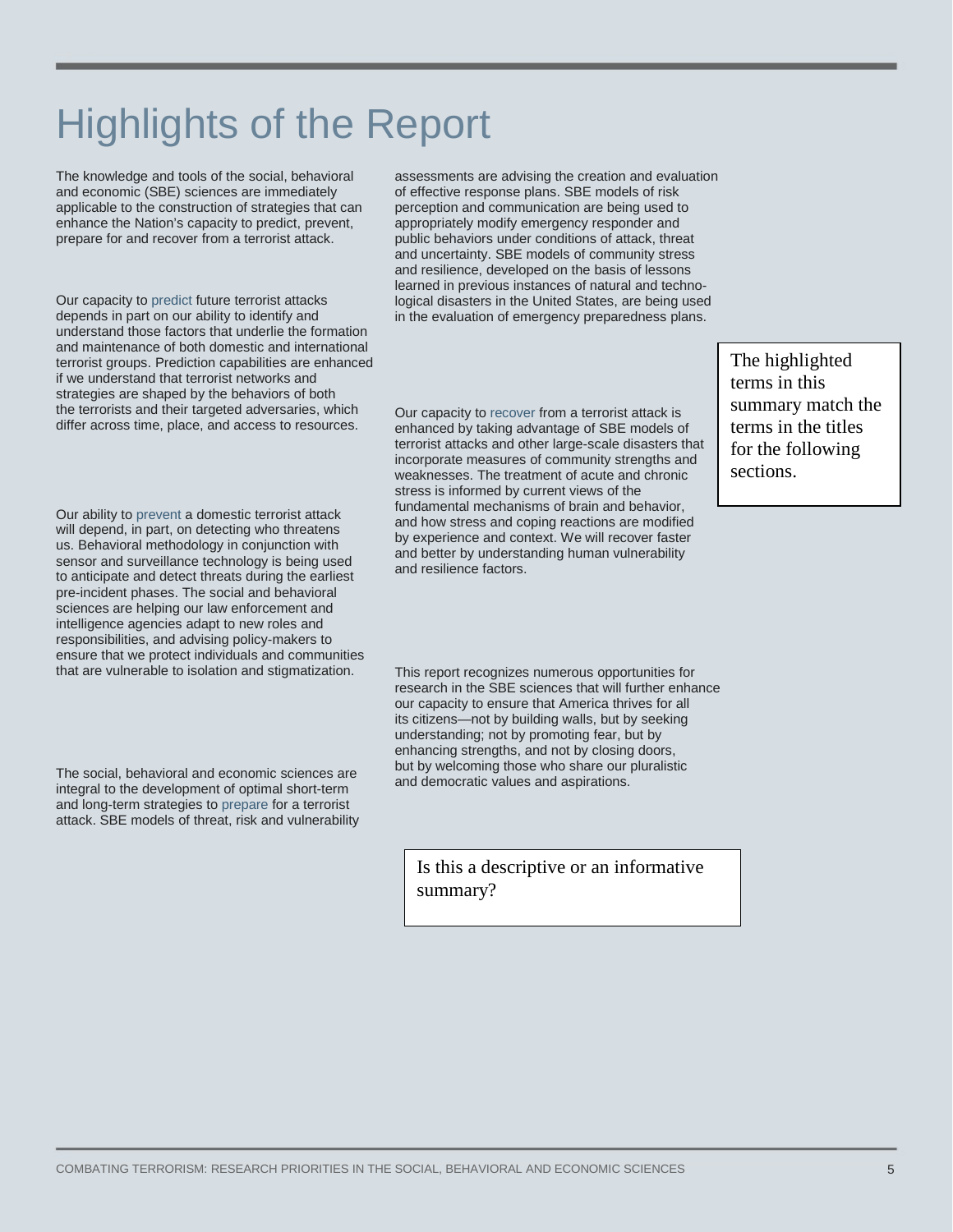### The Challenge

A terrorist attack has enormous impacts even beyond the possible loss of life. These impacts have profound psychological, social, economic, political, and judicial consequences. Recovery from an attack and efforts to prevent or protect from future attacks must address all of these consequences.

This report is organized around how the United States can use the SBE sciences to help predict, prevent, prepare for and recover from a terrorist attack. It recognizes that greater national and homeland

security will not be achieved only by building stronger buildings, smarter airport screening machines or more layers of protective gear. Effective strategies to combat terrorism also will have to harness our understanding of human behavior at the level of the individual and the group. There is an abundance of knowledge within the SBE sciences that is fundamental to such strategies. This report contains examples of these resources, as well as opportunities for research that will further enhance such efforts.

Though this background section identifies 9/11, the anthrax letters, and the Oklahoma bombing as precipitating events, it provides background on what government agencies have done so far to combat terrorism and how this report will fit into that effort.

### Background of this Report

In the aftermath of the September 11th attacks and the anthrax letter events, the Director of the Office of Science and Technology Policy (OSTP), through the National Science and Technology Council (NSTC), formed the Task Force on Anti-Terrorism Research and Development. A primary purpose of the Task Force was to map out a research agenda for homeland security that would be conducted over the next several years. In addition, OSTP began to consider how the federal government should organize or re-organize itself to execute this new research agenda. These organizational and research

efforts became important components for the preparation of the President's National Strategy for Homeland Security, and ultimately for the organization of the science and technology component of the new Department of Homeland Security.

The work of the Task Force on Anti-Terrorism Research and Development was assumed by the Social, Behavioral and Economics Sciences (SBES) Subcommittee, formed in November 2003 under the National Science and Technology Council Committees on Science and Homeland and National Security.

Two hundred fifty-five survivors of the direct blast in the 1995 bombing of the Oklahoma City Murrah Building showed a high incidence of post-disaster psychiatric disorder (45%) and Post-Traumatic Stress Disorder (34%) six months after the bombing (North et al., 1999). Mental health researchers examined the course of recovery among those individuals to acquire a better understanding of the evolving course of disruptive and disabling symptoms of distress, how to identify those at risk of developing a serious mental illness after such an event, and how to offer timely interventions to reduce trauma-related distress, including depression and anxiety disorders.

Basic economic research on macroeconomics and how financial markets function was used by economic policy-makers to devise policies to cope with the severe economic shock of September 11, 2001. Their efforts kept the sharp decline in the stock market from

spiraling into a broader economic crisis. Economic models and forecasting techniques were crucial tools, including time series analysis of financial data (Engle, 2001; Granger 1986), rational expectations models (Lucas, 1972; 1976), and tools for analyzing economic dynamics (e.g., Sims, 1983).

A nation-wide survey of Americans after September 11, 2001, found that the most common coping strategies among Americans on that day and several days after were talking with others (98%), religious thoughts or actions (90%), participating in group activities (60%), or making donations to relief services (36%). The most common single coping behavior was to check on the safety of close family members (75%) (Schuster et al., 2001). Researchers concluded that ensuring ways for people to communicate and to participate in rescue and recovery efforts should be key components of local, State and Federal planning strategies (Silver et al., 2002).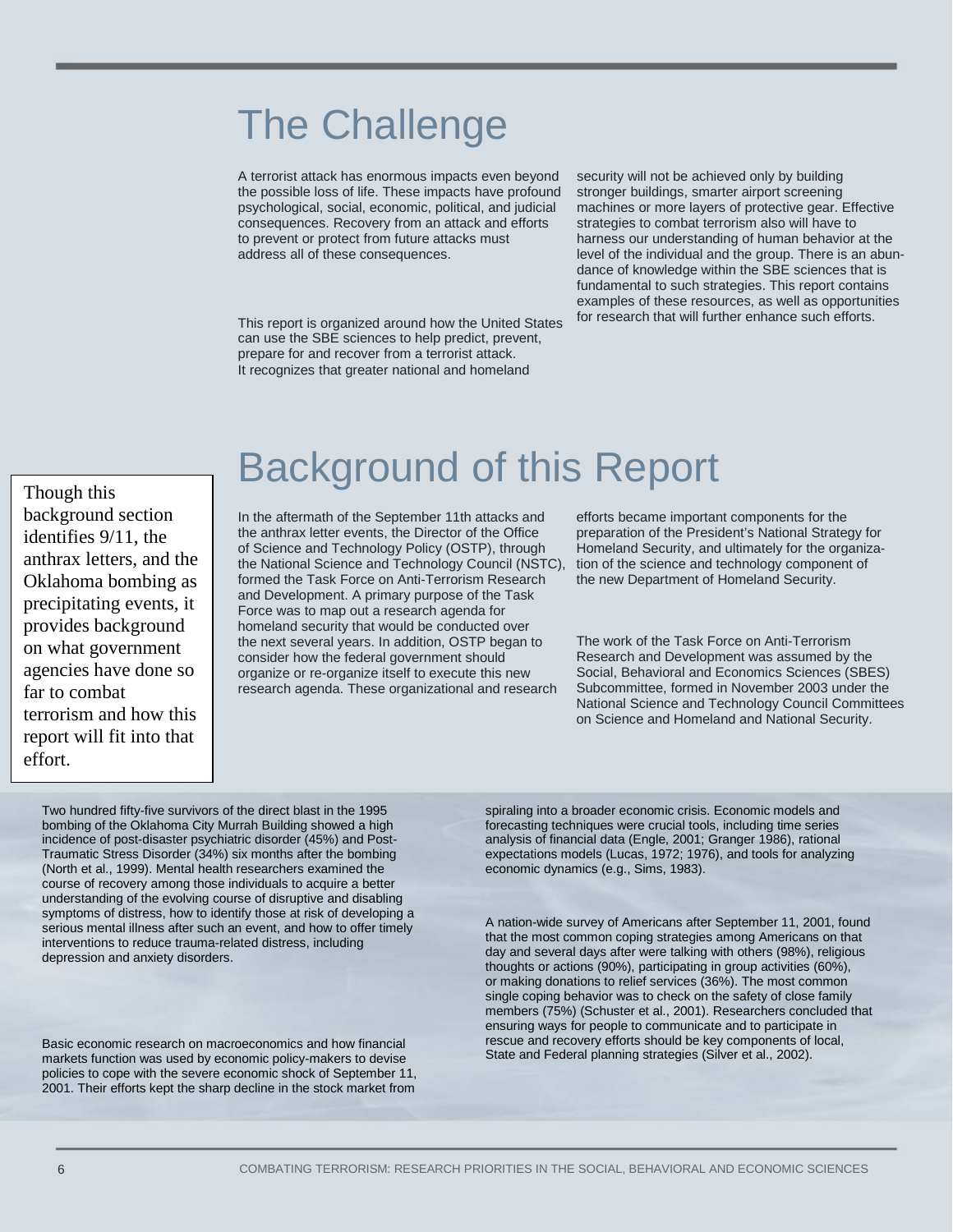of both domestic and international terrorist groups and networks. Contributing characteristics of how the problem is defined. Consensus as to what actions define terrorism has been difficult to attain. Although the SBE sciences can and should contribute to resolution of this definitional problem, such resolution must also engage historians, military strategists, experts in international diplomacy, and others with expertise outside the SBE sciences. It also must be recognized that investigation of how terrorism takes root and grows in any particular culture and time can be affected by biases that may interfere with sound scientific analyses. For example, the use of the term "terrorism"may over-simplify different types of actors, warfare and motivations, encapsulating them in a single group or act so that critical variables are overlooked. The use of the term "terrorist" denies the perpetrator all claim to legitimacy within Western Culture, even while we cannot come to consensus on the defining characteristics of the actor. Modeling and data collection efforts in the aftermath of a

terrorist incident are likely to be different than they would have been in the absence of such attacks. Moreover, definitions that are not cross-culturally acceptable may affect information flows from

Biases introduced by experience with terrorism are likely to skew the application of science to the challenges posed by terrorism. Decision science has taught us that while such biases may not be altogether avoidable, at least we can identify the biasing effects of terrorist incidents on the nature of the science we do, especially on normative and

clinical longitudinal studies.

foreign sources.

Evaluating the likelihood of future terrorist attacks depends in part on our definitions of terrorism and our understanding of its root causes, the nature and magnitude of the terrorist threat, and the factors underlying the formation and maintenance

I. How Can We Predict?

terrorist attack per se. Systematic analysis needs to

be applied to the antecedent and consequent events that are part of both successful and unsuccessful incidents. Such analysis should include details about (i) the blueprints and plans of an attack, whether these are on paper, in computer memory, or in human memory; (ii) why some attacks were aborted; (iii) why and how some attacks were thwarted; and (iv) attack threats, whether real or feigned, that changed the behavior of the target, such as putting it in a readiness or defensive mode that depleted resources or affected public opinion and attitudes.

Terrorism as a cycle, not a discrete event. Our definition of terrorism should include more than the This section identifies the contributions the social sciences can make to predicting behavior that might lead to a terrorist attack.

Elucidation of the root causes of terrorism as an individual or group act depends on our understanding of behavior at all levels of analysis, from the basic biological and behavioral mechanisms of emotion, cognition, motivation, and social processes, to the behaviors of groups in small and large cultural and global contexts. The root causes of one terrorist action may have little in common with those of another.

#### The nature of the threat: Contributing

characteristics of the culture. We can gain some understanding of the factors that contribute to terrorism through what we have learned about both pro- and anti-social networks and group affiliations, models of social influence and persuasion, and our understanding of how charismatic individuals emerge to lead social movements. We know that ideology, the resiliency of communities, and how strategies are adopted or created to cope with living conditions in which basic needs may or may not be met, are critical in the emergence and success of social movements. We know that education, urbanization, migration (and internal displacement), poverty, opportunities for socioeconomic growth, political development, and political participation are factors in the development and mobilization of social groups. We can gain much understanding of

This report was written for an academic audience, and the style reflects that audience. Can you identify changes you might make in style if you were revising this document for a general audience? For an audience in criminal justice or law?

COMBATING TERRORISM: RESEARCH PRIORITIES IN THE SOCIAL, BEHAVIORAL AND ECONOMIC SCIENCES 7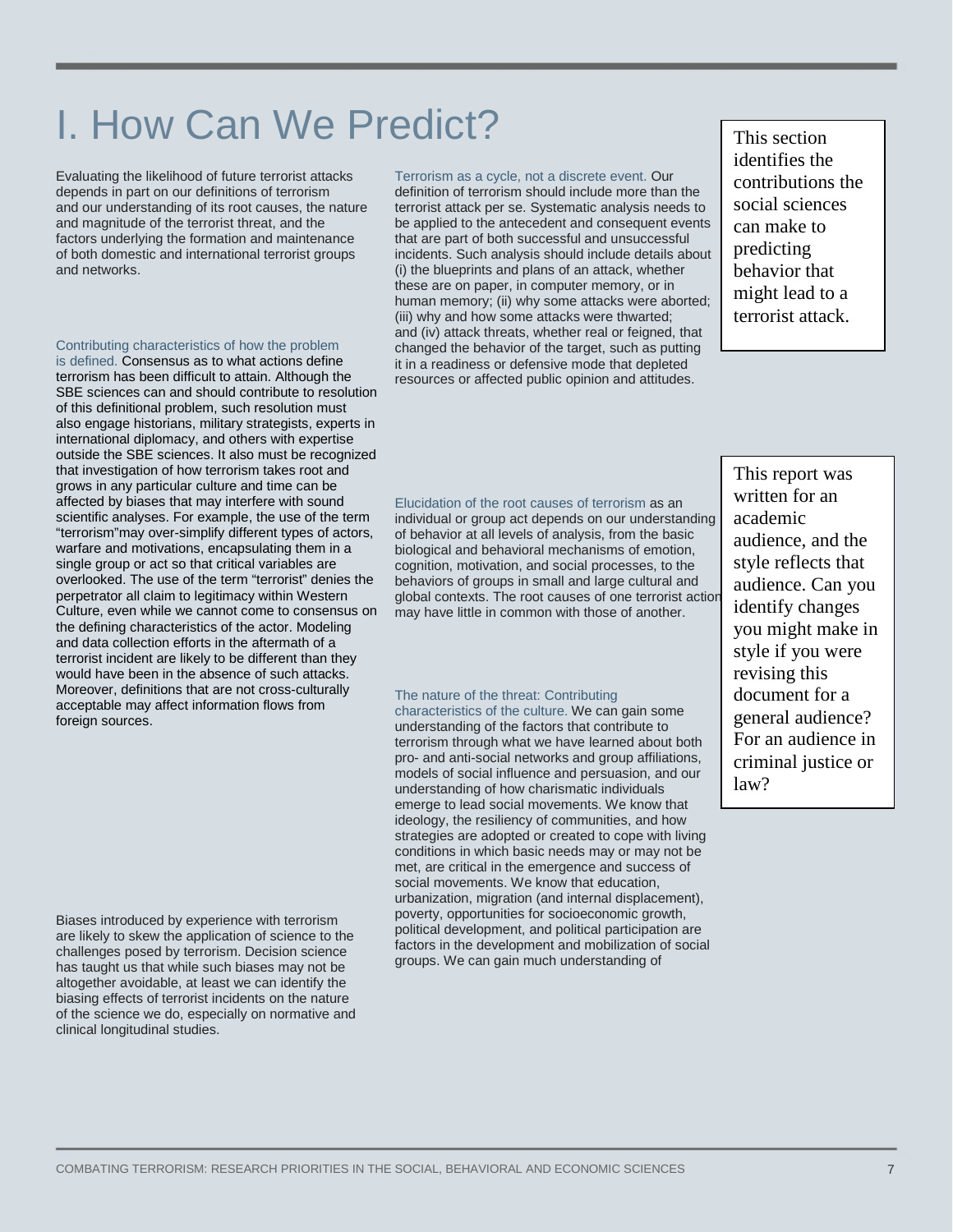SBE sciences can model extremist and socially marginalized group and organizational behaviors, which can help explain why certain people become sympathizers, followers, members, or leaders of terrorist and extremist groups; and how these processes change over time.

terrorism if we seek to understand it in the same ways as we have understood the construction, sustenance, and eventual demise of previous ideologies that mobilized individuals and groups for either good or harm. As with other social movements, the concepts "pro-" and "anti-social" depend on one's perspective and acts that one group regards as anti-social may be regarded as pro-social by another. Fields such as anthropology, linguistics, sociology, social psychology, and comparative politics can shed light on the self-understanding of terrorists and those who support them. Survey research and media content analyses can help provide information needed to better understand the perspectives of the "other."

or leaders of terrorist and extremist groups; and how these behaviors change over time.

The SBE sciences can be used to investigate whether individuals who are part of terrorist groups are more or less likely to exhibit certain personal characteristics, such as particular styles for coping with interpersonal conflict, hostility, humiliation, and aggression or affiliation. It is important to investigate how sources of social identity, such as resident/ immigrant, racial, ethnic, or cultural status, may contribute to the likelihood that a person joins a terrorist group. SBE studies can aid the search for commonalities among individuals who engage in suicide/homicide bombing strategies, and investigate the role of ideology, family and community support in promoting such behaviors.

The terrorist threats currently challenging America may have strong extremist components that refer to or exploit religious beliefs. We know that cultural, economic, geographic, social, political, and jurisprudential factors can both foster and inhibit the proliferation of extremism. The SBE sciences can be used to illuminate how the interactions of individuals within cultures and communities contribute to social behaviors such as violent aggression, genocide, prejudice, and stigmatization. In addition, the SBE sciences can help develop interventions and methods for ameliorating violent action that are applicable across cultural boundaries.

Nature of the threat: Contributing characteristics of the counter-threat. Terrorist groups do not emerge in a vacuum but are born, grow, and die in large part depending on how their opponents react. Historical, social and political theory and data indicate that Americans' response to terrorism will help to determine how terrorism threatens America.

Terrorists in networks. Organizational structures of terrorist groups can vary. Over the years, the terrorist groups that most concern the U.S. have evolved from hierarchical to more horizontal and loosely affiliated network formations. In fact, certain groups, such as al Qaeda and its affiliates, have become a series of overlapping networks that conduct a range of activities, such as recruit new members, give and receive orders, provide training, secure weapons, and transfer funds.

The nature of the threat relating to the characteristics of the individual. We know that the culture in which people are socialized has a deep and lasting influence on their social behavior and personality. Both pro- and anti-social extreme behaviors often are the result of small group dynamics. The SBE sciences can help us understand specific instances of attitude and belief formation and change, and the interactions of attitudes and beliefs with behaviors. They also can model extremist and socially marginalized group and organizational behaviors, which can help explain why certain people become sympathizers, followers, members,

Social scientists, building on work in mathematics and the physical and biological sciences, have developed a body of theoretical and empirical research on the implications of different network structures for the transfer of information and resources between individuals and within and across boundaries of organizations. Network analyses and models can tell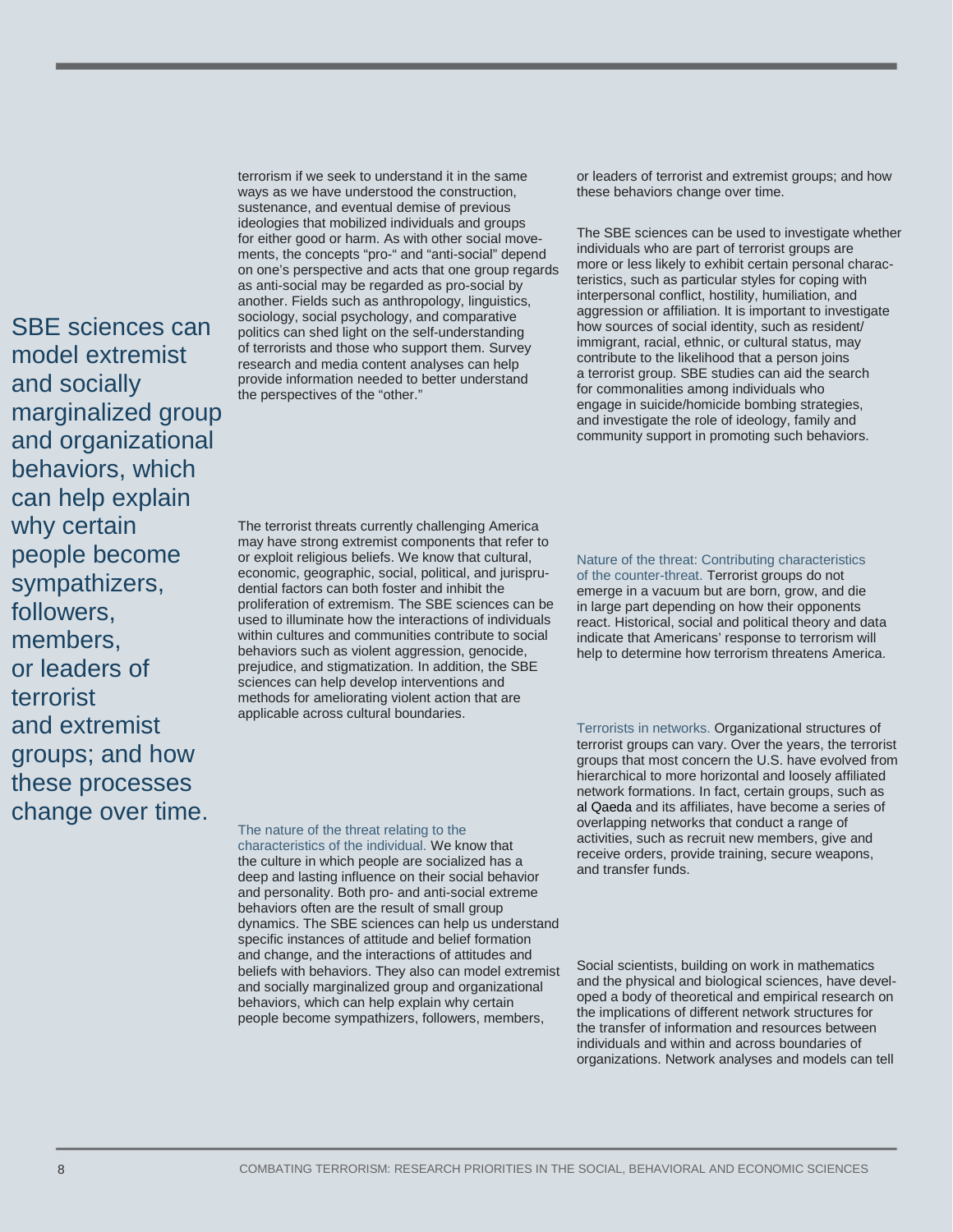us how terrorist networks are structured, where their vulnerabilities are, the extent of their dependence on formal and informal institutions for the maintenance and transfer of financial assets, and how affiliations with other networks—either legal, such as charity groups, or illegal, such as organized crime syndicates—affect the growth and resiliency of the target network. SBE scientists can provide data on the circumstances in which networks are situated, how these change over time, points of weaknesses, promising tactics for network disruption, and likely paths of network reconstitution should the disruption of existing networks succeed. Network analyses can be expanded to include not only the terrorists but their targets. The analysis of how terrorist networks operate, thrive or languish as a function of the behaviors of the groups or people that are the targets of their actions will allow for the development of more effective predictive strategies.

enhance trans-jurisdictional responses to issues such as immigration, disaster response, refugee movements, weapons proliferation, narco-terrorism, or environmental degradation.

#### Enhancing prediction capabilities

Our ability to understand the causes of terrorism and the nature of the terrorist threat will be facilitated by the creation and maintenance of large-scale data sets that are current and relevant to the terrorist networks and threats of interest. These data sets should include data from both domestic and international populations, and be gathered using trained members of indigenous social science communities (rather than foreign or domestic news services, outof-country survey teams, or anecdotal sources). They should include data from opinion surveys, specifically gathered with terrorist threats in mind, and trade data, originally gathered for other purposes. Such data collection efforts would be enhanced by:

The terrorist threat today is both resilient and diffuse because of…[a] mutually reinforcing, dynamic network structure. records<br>
torist<br>
total<br>
total

> **JJ**<br>nal S<br>pating National Strategy for Combating Terrorism

February 2003

International and domestic arenas. One of the strengths of the social sciences is their capability to systematically synthesize information about diverse locations in order to understand the links between regions and the manifestation of incident processes at different geographic scales. SBE scientists can monitor stressors and existing areas of regional instability and help to provide continuous assessment of the likelihood of terrorist insurgencies by identifying the underlying circumstances that facilitate (or alternatively, hinder) state-sponsored and extra-state terrorism. The SBE sciences can offer tools of value to those trying to monitor and understand actions in other cultures. The application of linguistic methodologies, such as corpus linguistics and automatic speech recognition technology to the challenges of understanding cultures other than our own is a vital area of evolving research.

SBE science can provide analyses of how a government's political control of geographic space (or lack thereof) may foster terrorism. For example, border functions and policies, differentially depending on the flows of goods and people, may constrain or

® the invigoration of regional and country studies and the fostering of foreign area experience, student exchange programs, and the training of foreign students in American universities among SBE science students and practitioners of social sciences;

® the promotion of partnerships with universities, community colleges, SBE research organizations and the public workforce investment system that catalyzes and builds the SBE workforce;

® determining ways in which SBE scientists can effectively interact with the intelligence and law enforcement communities, so that we can put the best scientists together with the best data whether those data exist in the public domain or not, and

® the creation of appropriate legal and privacy protections for gathering, fusing and sharing data and information derived from such large-scale data systems.

"<br>
grou<br>
pme:<br>
ions Terrorist groups also include domestic organizations… The U.S. government averted seven planned terrorist acts in 1999—two were potentially large-scale, high-casualty attacks being organized by domestic extremist groups…both domestic terrorist groups… and special interest extremist groups continue to pose a threat to the peace and stability of our country.

> The National Strategy The National Strategy<br>
> for Homeland Security

> > July 2002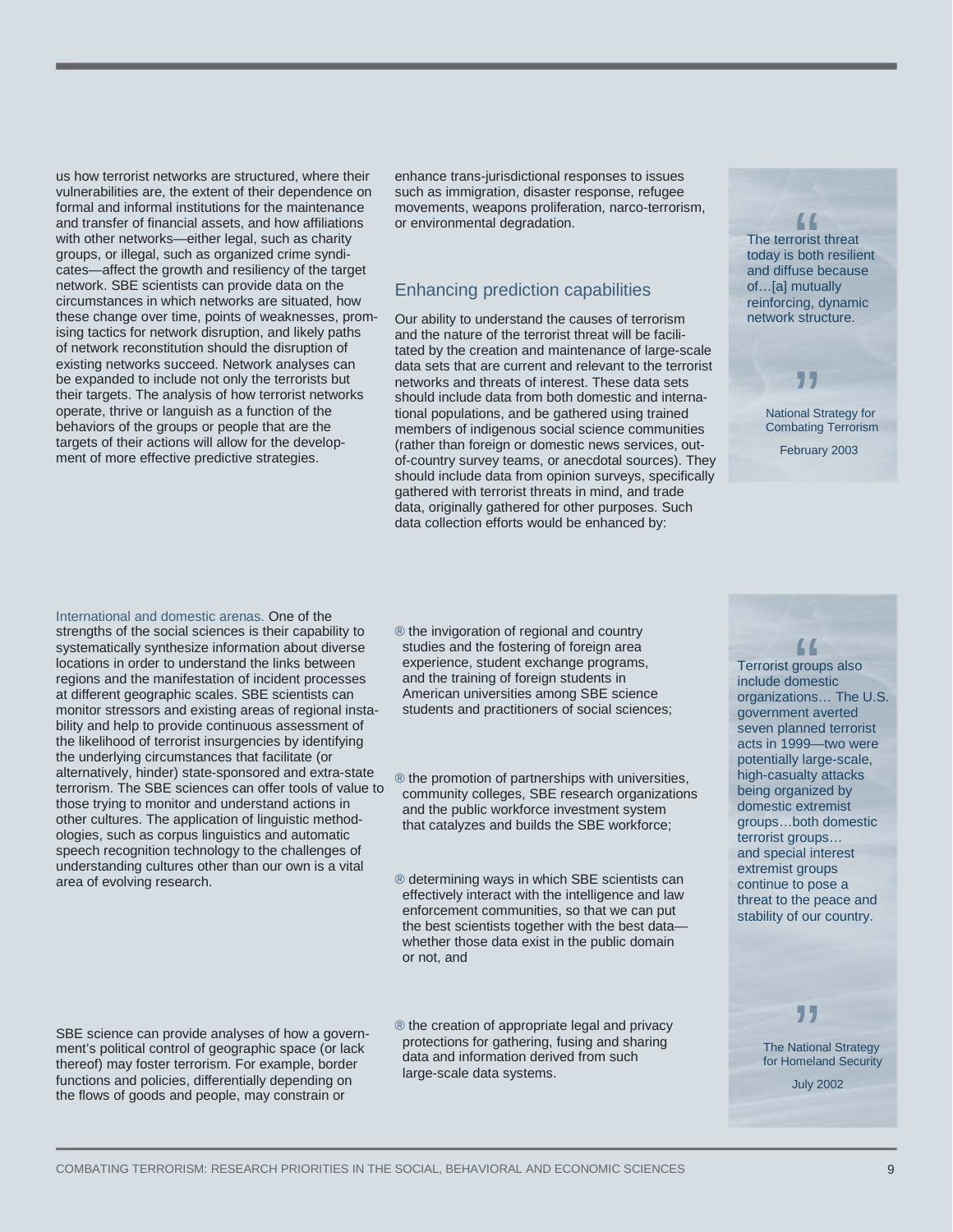SBE scientists can provide information on the circumstances in which networks change over time… Network analyses can be expanded to include not only the terrorists but their targets.

Such systematic data collection could be used to enhance our understanding of the causes of terrorism and the nature of the terrorist threat by illuminating:

- ® the role of extremist ideologies in facilitating the development and maintenance of terrorist movements;
- ® trends in attitudes that contribute to terrorism and how they are affected by personal and social characteristics and world events;
- ® the role of state breakdown and state support in the development and maintenance of terrorist movements;

® the different factors affecting the development and maintenance of terrorist sleeper cells, in countries around the globe, including the United States;

The bulleted items in this section identify the research social scientists can engage in to provide models for predicting who might commit terrorist acts.

- ® the role of economic, political, and cultural globalization, including the confrontation of non-Western, transitional societies with Western dominated "global cultures," in the development and maintenance of terrorist groups;
- ® the impact of the World Wide Web (Internet) in facilitating new virtual worldwide communications, command and control networks, and the develop ment and maintenance of social movements;
- ® the potential and actual dynamic relationships among domestic and international terrorist related groups, and among these groups and their presumed target populations; and
- ® the role of the Internet and other mass media in international perceptions of the United States and its role in the world, and how these perceptions affect, positively or negatively, the vulnerability of the United States and its citizens to terrorism.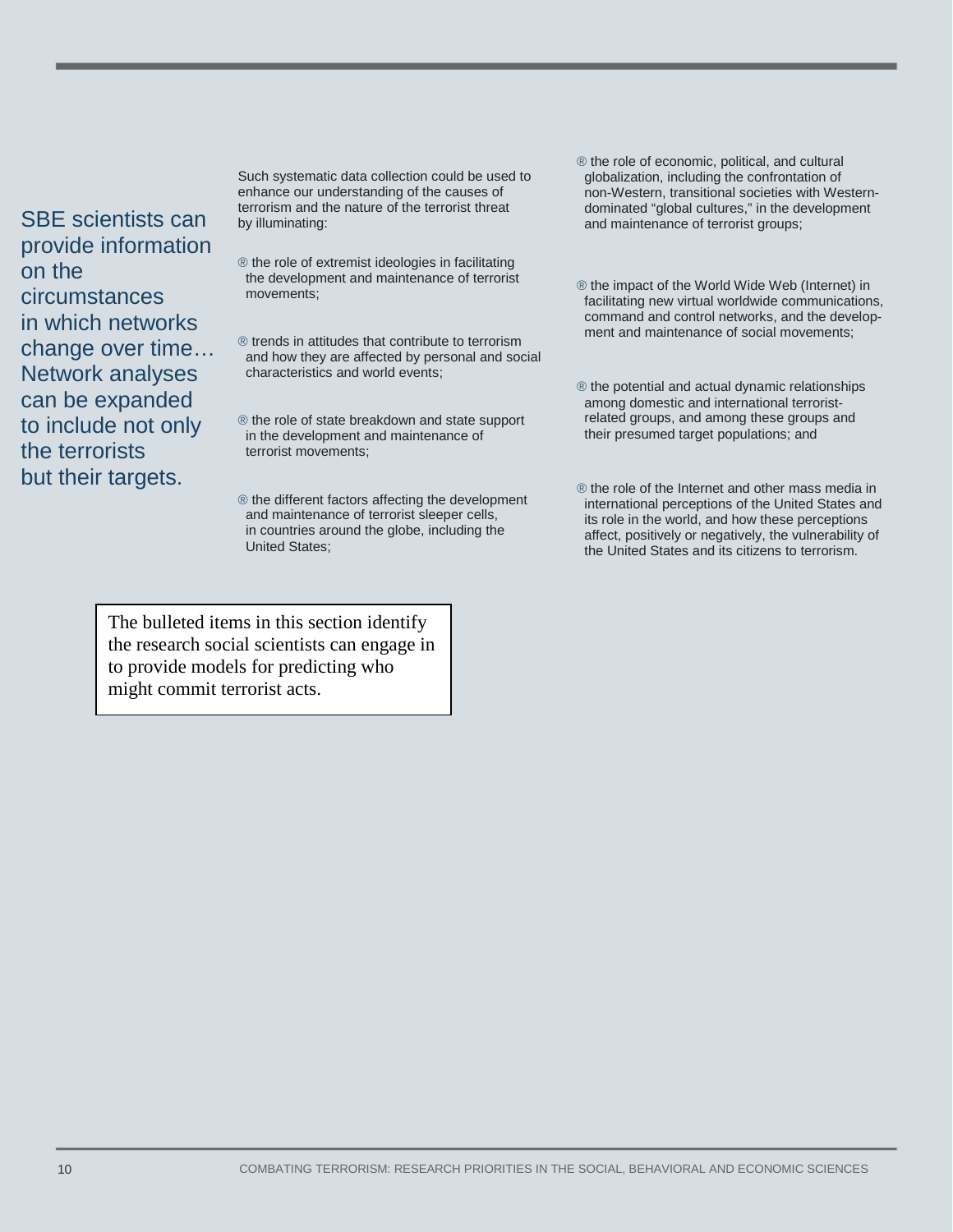### II. How Can We Prevent?

Our ability to prevent a terrorist attack will depend, in part, on detecting who threatens us. Our ability to detect, in turn, will depend on how we adjust to new roles and responsibilities, and on the interactions of American and foreign publics with agents and agencies charged with preventing terrorism.

#### Detecting whom among us is a threat. The

behavioral sciences have developed technologies to measure biological and behavioral markers of stress and anxiety—which are likely to correlate with intent to harm—to identify individuals who might pose a threat at critical ports of entry into the U.S., large crowd events, or secure locations. Luggage screeners at the airports are trained with an understanding of human performance factors, such as vigilance and fatigue, that is based on sound behavioral science. The behavioral sciences, including neuroscience, can be used to further develop and evaluate new techniques for the identification and screening of individuals for pre-cursor behaviors or patterns of behavior, including gait and other nonverbal behaviors, that might signal threat and intent to harm. Biobehavioral technologies, such as the use of electroencephalography (EEG), functional Magnetic Resonance Imaging (fMRI), near-infrared spectroscopy, and other bio-imaging techniques, can be further adapted and applied to the detection of deception, threat or intent to harm.

the integration of a multitude of diverse agencies into the Department of Homeland Security, are assuming new roles and responsibilities. The SBE sciences, especially organizational studies and human factors models and methods, can help us to construct and support the new roles, missions, responsibilities and challenges that are integral to domestic surveillance and detection efforts. These sciences can advise the development of roles and missions that connect resources and infrastructure to antiterrorism efforts without violating the trust and confidence that the public requires of policing in democratic societies.

Keeping America whole. The nature of the terrorist acts targeted at the United States, and the people who carry out such attacks, will have differential effects on American communities. It is possible that responses of communities with significant numbers of immigrant and ethnic minority residents will differ from those of majority populations, or that responses in urban areas will differ from those in suburban or rural ones. It also is possible that some communities or people will be made to feel especially vulnerable to security measures with consequent stigmatization, isolation and the possibility of a backlash that could lead to support of terrorist ideologies or movements.

Adjusting to new roles and rules. Workers at all levels of local, State and Federal government are being asked to assume new roles and responsibilities, and to work together in new groups in the construction and maintenance of effective terrorist prevention and response strategies. Private industry is being asked to partner with government in infrastructure protection efforts. Private citizens are being asked to be more vigilant and to prepare for possible biological, chemical or radiological attacks both at home and in the workplace. Law enforcement, intelligence agencies and criminal justice systems, via implementation of the USA PATRIOT Act of 2002 and How we respond to terrorist attacks also will have an international impact, which may, in turn, especially affect our immigrant and ethnic minority populations. These may be communities that are likely to be of importance to the prevention of terrorist networks within our own boundaries.

The SBE sciences have a wealth of knowledge and tools for understanding attitude and belief change; how stigmas develop and are sustained; how immigrant groups are isolated and absorbed into mainstream culture; the role of differential access to resources in community vulnerability and resilience; and the short- and long-term effects of racial and ethnic prejudice on political engagement.

Five principles will guide our country's systems for homeland security. First, we will balance our homeland security requirements with citizens' privacy.  $f$ <br>  $\frac{f}{f}$ <br>  $\frac{f}{f}$ <br>  $\frac{f}{f}$ <br>  $\frac{f}{f}$ <br>  $\frac{f}{f}$ <br>  $\frac{f}{f}$ <br>  $\frac{f}{f}$ <br>  $\frac{f}{f}$ <br>  $\frac{f}{f}$ <br>  $\frac{f}{f}$ <br>  $\frac{f}{f}$ <br>  $\frac{f}{f}$ <br>  $\frac{f}{f}$ <br>  $\frac{f}{f}$ <br>  $\frac{f}{f}$ 

### "

The National Strategy for Homeland Security

July 2002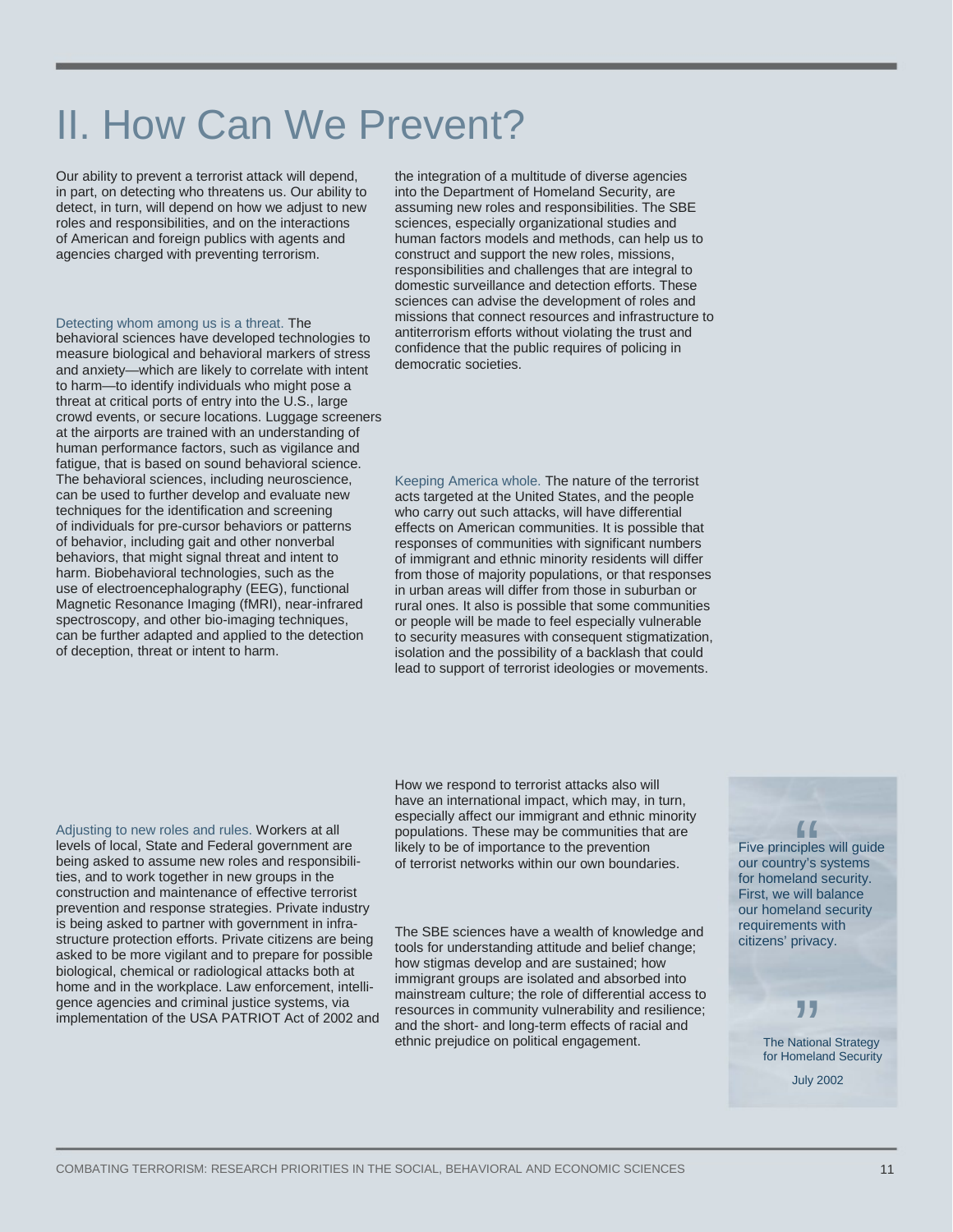#### Enhancing prevention capabilities

The implementation of detection capabilities, which is central to many prevention strategies, will be enhanced by:

- ® understanding the relationships between various measures of brain activity and the psychological processes of cognition, emotion, and motivation;
- ® further investigation of the relationships among various bio-imaging markers, intentions to behave, and behavior in both individuals and groups;

® investigation of the variance among behavioral and biological measures as a function of gender, socioeconomic status, ethnicity, age, training and experience;

® the development of surveillance technologies along with automated protocols for sorting through masses of information and signaling possible danger signs, and

® advances in data mining, including the collection of new data that can alert authorities to individual or group behaviors that may be cause for alarm.

Even though this section asks the question "How Can We Prevent?" the items listed are neither police nor military actions, but actions that might be taken by social scientists to increase the effectiveness of antiterrorist organizations, a focus that befits the purpose and audience of this report.

Prevention capabilities will be enhanced by:

- ® a better understanding of the impacts of biometric and other detection and tracking methodologies on the privacy rights and sense of vulnerability of the American public;
- ® a better understanding of the impacts of the development of large-scale information data bases on both the American public and on the international community, so as to develop and maintain an awareness of privacy and civil liberties concerns;
- ® assessing how detection methodologies might impact specific groups of resident or immigrant Americans that may be integral to efforts to prevent the spread of terrorist networks within our own borders;
- ® the evaluation of tools such as enhanced wiretaps, new money laundering traces, and new trial processes for effectiveness, fairness, and acceptability by domestic and world opinion;
- ® creating new opportunities for the development of international research collaborations on effective antiterrorism interventions.

#### Because we must not permit the threat of terrorism to alter the American way of life, we have to accept some level of terrorist risk as a permanent condition. We must constantly balance the benefits of mitigating this risk against both the economic costs and infringements on individual liberty that this mitigation entails.  $\begin{bmatrix} 1 \\ 1 \\ 2 \\ 3 \\ 4 \\ 5 \\ 1 \end{bmatrix}$

The National Strategy for Homeland Security July 2002 **JJ**<br>ation<br>mela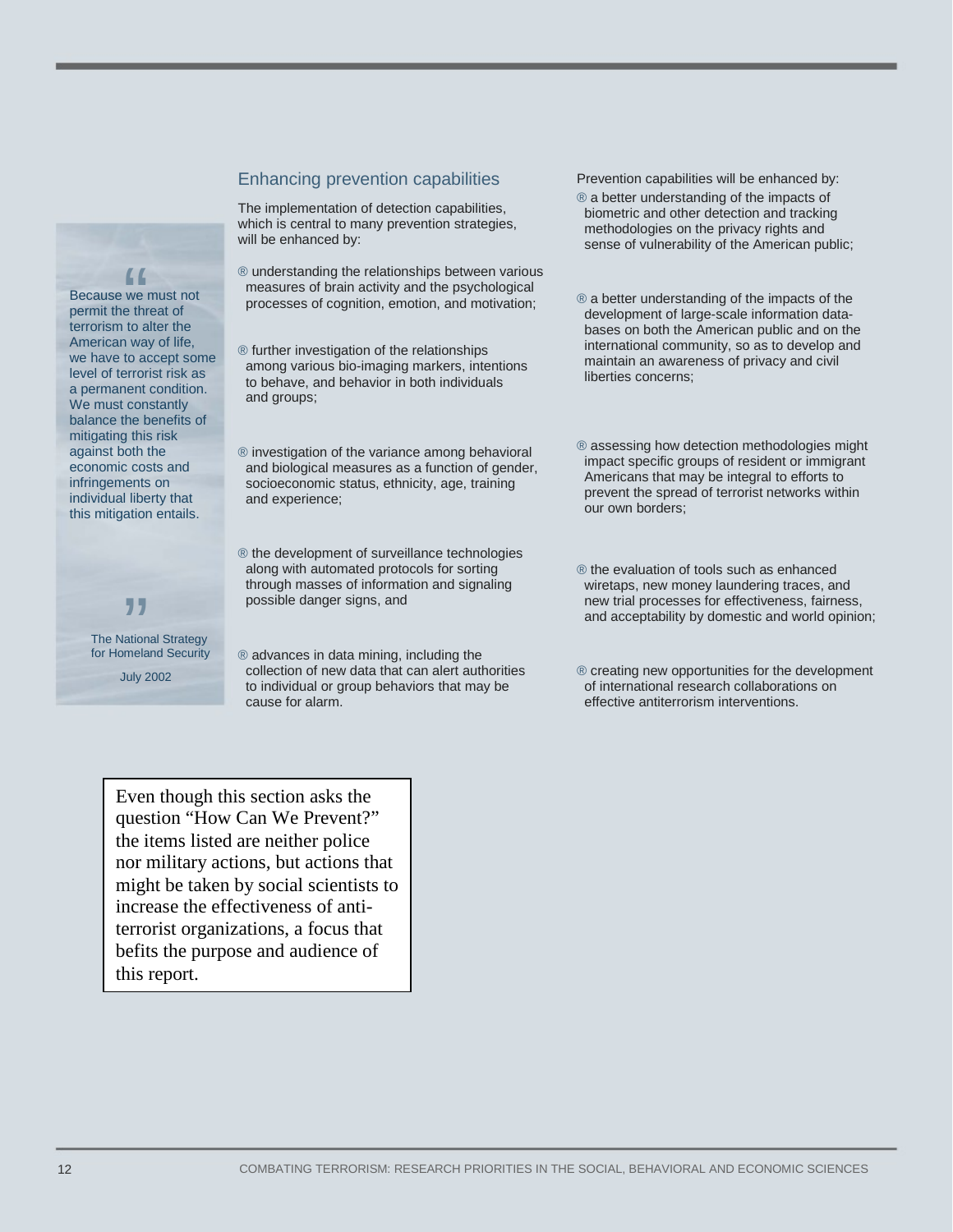## III. How Can We Prepare?

No one can be expected to fully predict or prevent future terrorist attacks on American soil. It is prudent, therefore, to prepare for future attacks. The SBE sciences are integral to the development of optimal short-term and long-term preparation strategies.

The introduction to Section III admits that preventing all terrorist attacks is an unreasonable expectation. Sections III and IV outline work that can be done to ensure minimal damage after a terrorist attack. Does this strike you as a logical progression?

SBE scientists have models of threat, risk and vulnerability assessments that can be used in the creation and evaluation of response plans. Data collected in previous instances of natural and technological disasters, as well as data collected after the Oklahoma City bombing and the attacks on 9/11, have led to an understanding of some of the human and societal factors that determine community stress and resilience capabilities. This understanding can be used in the development and evaluation of emergency preparedness and response plans. Studies of building usage and egress, patterns of use of transit systems, and community egress behavior can inform architects, engineers and city planners for how to build and modify our environment in preparation for small-scale and large-scale attack events.

#### Risk, threat and vulnerability assessment

methods. Risk, threat and vulnerability assessment methods have been broadened beyond an exposureresponse framework to a more holistic view that includes exposure, susceptibility, resistance, resilience, and adaptation. Preparedness efforts can take advantage of improved vulnerability science and hazards research to address the consequences of terrorist attack operations. In particular, modeling both 1) the consequences of terrorism with regard to a particular group, community or operational unit, so that preparation strategies can be implemented that are specific to the needs of that group, and 2) the short- and long-term negative economic consequences of a terrorist attack across variations in the location and nature of the attack, and the community or communities affected, to help guide our national preparedness efforts.

Accurate risk models incorporate measures of surprise, uncertainty, confidence levels, and triggers in evaluations of vulnerability. They identify the motivational and targeting factors that cause certain locations, facilities, or individuals to be more susceptible than others to terrorist threats. In addition, indicators of societal or individual values and symbols can be incorporated into vulnerability assessments. By delineating the vulnerability of certain locations, facilities or individuals as a function of type of threat across time, comparative and early warning indicators can be developed.

Risk communications and shaping responses to warning alerts. A prepared public is a public more likely to minimize damage and recover quickly. How people assess threats and risk is a strong determinant of what preparation measures they are willing to take and how they will likely react to extreme events. Risk perception and communication strategies are two key areas where the SBE sciences can make a significant contribution to our national preparedness.

SBE scientists can assist in the design and evaluation of warning systems and public messages related to possible or actual terrorist attacks.

Effective risk communication depends on understanding the origins and consequences of differences between expert and lay threat and risk assessments. SBE scientists can assist in the design and evaluation of warning systems and public messages related to possible or actual terrorist attacks. We need to ensure that such systems and messages neither traumatize nor desensitize the public. This will require that those responsible for the development of risk communication plans be educated about the roles of public trust, designated spokespersons, the media, and understand the effects of living with long-term threats and uncertainties. Risk perception and communication factors are contextually dependent and will change across time, so that communication strategies must be continually evaluated and updated.

Facilitating emergency responders. Human performance factors scientists know what variables are important to the selection and training of emergency and rescue worker personnel, health care workers, and civil defense personnel who must deal with new threat scenarios, such as the deliberate release of toxic agents. Data and models from human factors research can be used to design biometric

In the end, prevention of catastrophic terrorism is dependent upon interdiction of people and materials. ff<br>
nd, p<br>
tropl<br>
nden

National Strategy for Combating Terrorism **JJ**<br>al Sti<br>mbati

February 2003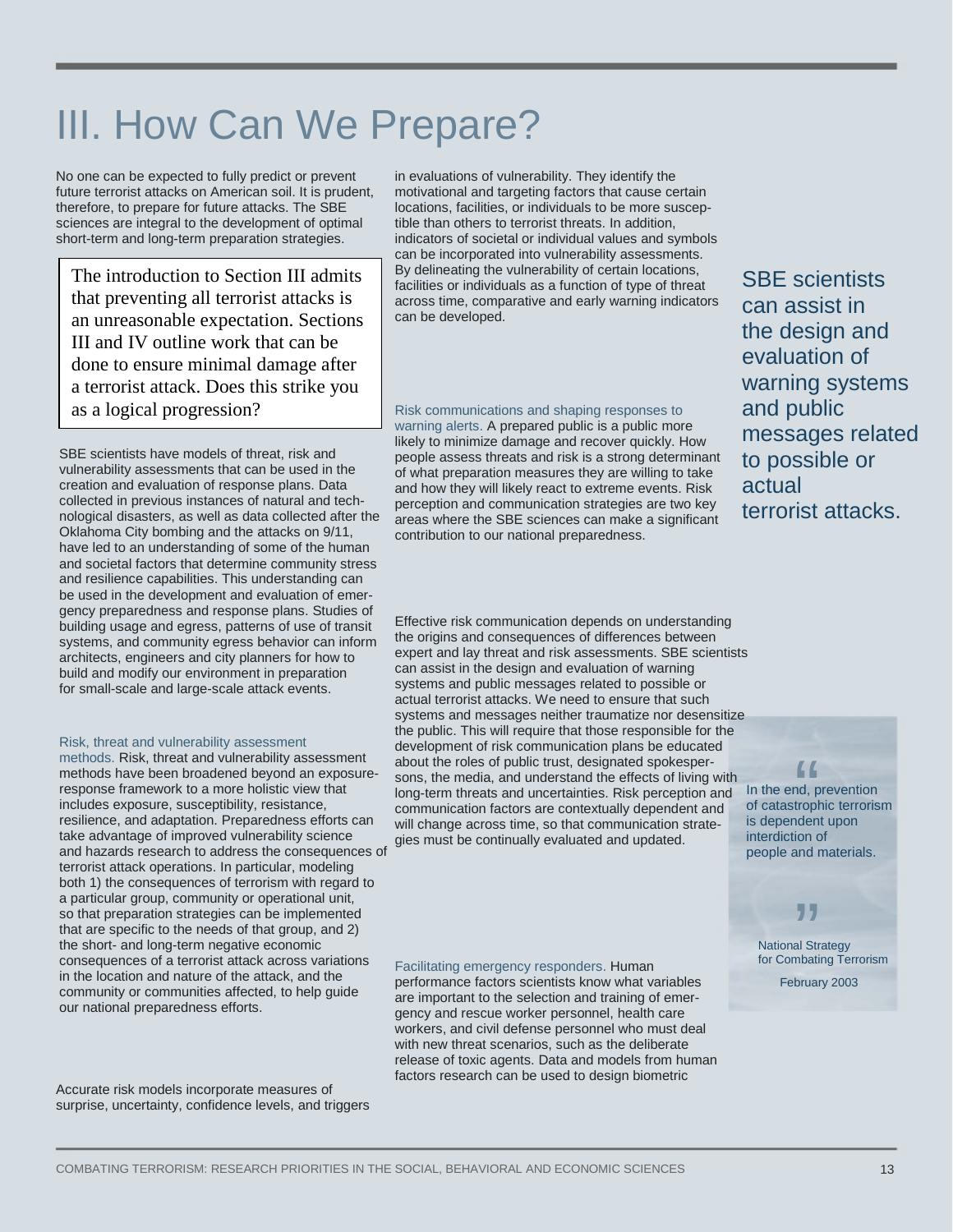The ability to quickly recognize and report biological and chemical attacks will minimize casualties and enable first responders to treat the injured effectively. Local emergency personnel and health providers must first be able to diagnose symptoms.

 $\begin{array}{c} \bigcap_{x} \ \text{A} \ \text{B} \ \text{C} \ \text{D} \ \text{D} \ \text{D} \ \text{A} \ \text{A} \ \text{A} \ \text{B} \ \text{C} \ \text{D} \ \text{A} \ \text{A} \ \text{A} \ \text{B} \ \text{A} \ \text{B} \ \text{A} \ \text{B} \ \text{A} \ \text{B} \ \text{A} \ \text{B} \ \text{B} \ \text{B} \ \text{B} \ \text{B} \ \text{B} \ \text{B} \ \text{B} \ \text{C} \ \text{A} \ \text{A} \ \text$ 

# **JJ**<br>ation<br>mela

The National Strategy for Homeland Security

July 2002

systems, sensors and screening machines, and protec-Nation's preparedness for a terrorist attack. These tive gear in ways that optimize performance and are sensitive to the needs of the individual who operates these systems as well as to the community in which they function. Human factors science can continue to play an important role in ensuring that the technologies that are created to prevent terrorist attacks or mitigate their impact are designed to be compatible with the capabilities and limitations of the human user. Emergency response systems can be designed with regard to the needs of families and friends of rescue workers, and the social and emotional characteristics of people in conditions of quarantine. Research in this area can help improve our understanding of how interpersonal and mediated communication within and across communities in the event of an attack will affect the impact of an attack.

data should be collected:

- ® from homeland security exercises and other threat scenario exercises;
- ® from both national and international sources, in order to capture global financial, labor, and trade impacts;
- ® via distributed (and perhaps, redundant) data resources, in order to avoid source-dependent biases, and
- ® on a long-term basis in the absence of an attack or any other calamity, in order to have information on a community or group in the absence of stress or disaster (that is, to have baseline measures).

#### Facilitating health care in emergencies.

Experience with SARS has led to some understanding of what happens under conditions of quarantine for health threats and the saturation of health facilities with patients exhibiting physical and psychosomatic symptoms. More than fifty years of research on many kinds of disasters has led to an understanding of crowd collective and convergent behaviors in the face of threatened harm, so that we can begin to predict what people will do in instances of chemical, biological, radiological, or nuclear attacks. Epidemiological models can be used to determine the conditions that affect the diffusion of purposefully introduced diseases among populations of humans, animals, and plants. Ongoing health surveillance data can be used to detect behavioral and other diagnostic trends that could provide early evidence of biological attacks.

Each section follows an identical pattern, providing continuity between sections and making it easier to locate information in each section.

#### Enhancing preparation capabilities

The development of a robust infrastructure for geospatial, demographic, economic, and healthrelated longitudinal data and their applications to appropriate models are essential to improving our The usefulness of such data and models will depend on the extent to which they are:

- ® maintained and distributed across user communities;
- ® linked with local, State and Federal public health infrastructure;
- ® leveraged for an understanding of other disasters (e.g., a San Andreas or Madrid earthquake; a hurricane strike directly on one of the east coast metropolises, or a medical pandemic);
- ® linked with vulnerability and risk assessments of specific locations, facilities, and populations to terrorism or other environmental threats;
- ® structured to reflect the interdependence of infrastructure sectors (e.g., electric power grids and communications networks), so as to understand how to minimize contagion of one sector by another as a result of the occurrence of an extreme event, and
- ® made an integral part of the education of the next generation of skilled workers, so that the databases can be further developed and evaluated as needs change.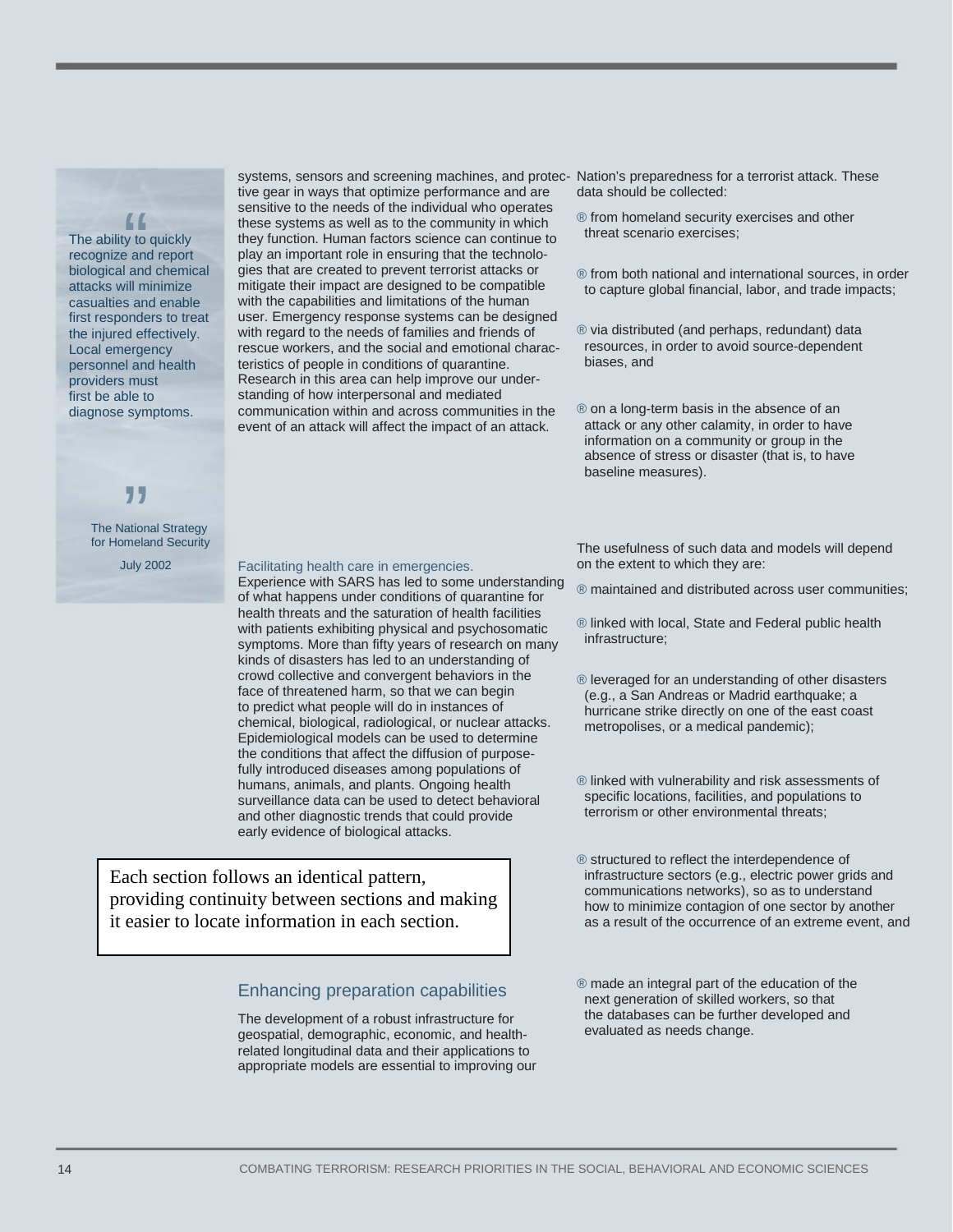### IV. How Can We Recover?

A terrorist attack is most successful when its impact is felt well beyond the immediate location of the event. To the extent that a community is able to mitigate the effects of an attack, recover quickly, and isolate the impact of the attack to the attack site, terrorism becomes a less effective strategy. Shoring up our local health and emergency responder networks is, therefore, a strategy not only for recovery, but also can be an effective (although long-term) deterrent against terrorism.

similar events, mental health status at the time of the event, and social and other post-event support. We know that whereas most individuals recover from such events and exhibit no long-term distress, chronic exposure to stress depletes individual neuroendocrinological and neuroimmunological resources and increases the vulnerability of brain systems that play a primary role in resilient behaviors.

Planning for the disaster. The empirical literature on disaster mental health from natural and technological disasters and acts of mass violence tell us about the potential range, magnitude, and duration of a disaster's effects on the stricken community the experiential and demographic factors that influence who within that community is most likely to be adversely affected, and the psychological and social processes that influence the strength or duration of these effects at the community and individual levels. Substantial research links the psychological aspects of traumatic stress reactions to the many neurobiologic systems activated under stress that allow individuals to assess and respond appropriately to potential dangers. These converging lines of research include animal studies of the biological and behavioral effects of unpredictable and uncontrollable stress, descriptive studies of behavioral and biological dysregulation in humans, and clinical studies examining how the severity of Post-Traumatic Stress Disorder (PTSD) symptoms is linked to neural functioning, processing of memories, and interpretations of trauma. This research is informing the development of interventions that may prevent the onset and reduce the severity of posttraumatic disorders.

The challenge to isolate the effects of an attack is made greater by the fact that as news information is shared more and more rapidly via television broadcasts and the Internet, media coverage of an attack is one way that an attack may cause nation- or world-wide trauma and affect public opinion and governmental policy. If "there was an attack and no one came," terrorism would be a less effective strategy.

Enhancing economic robustness. The SBE sciences can inform us on how to collect the necessary resources for recovery and intervention efforts related to terrorism and other extreme events. Economic interventions require a basic understanding of the trade-offs between security and other forms of government expenditures and the effects of security measures on the economy. More broadly, the SBE sciences can help us understand the appropriate roles of the public and private sectors in pre-attack economic intervention, so that the government is not doing things that can be more effectively addressed by private sector entities, and so that the private sector is not relied on for forms of intervention better suited to the scope and resources of the government.

#### Understanding short- and long-term

vulnerabilities and strengths. We know that vulnerability to short- or long-term psychological distress in the case of a terrorist attack or other significant traumatic event is a function of degree of exposure to the event, previous experience with Dealing with psychological and social trauma. Terrorism is not a threat that can be met only by missiles in silos; it is a threat that is met also by people in communities. Psychological impacts of various kinds of attacks must be part of ongoing scenario assessments. It is not sufficient to develop a vaccine or antidote for a biological agent or contaminant: we also need to know whether people

Emergency response systems can be designed with regard to the needs of families and friends of rescue workers, and thesocial and emotional characteristics of people in conditions of quarantine.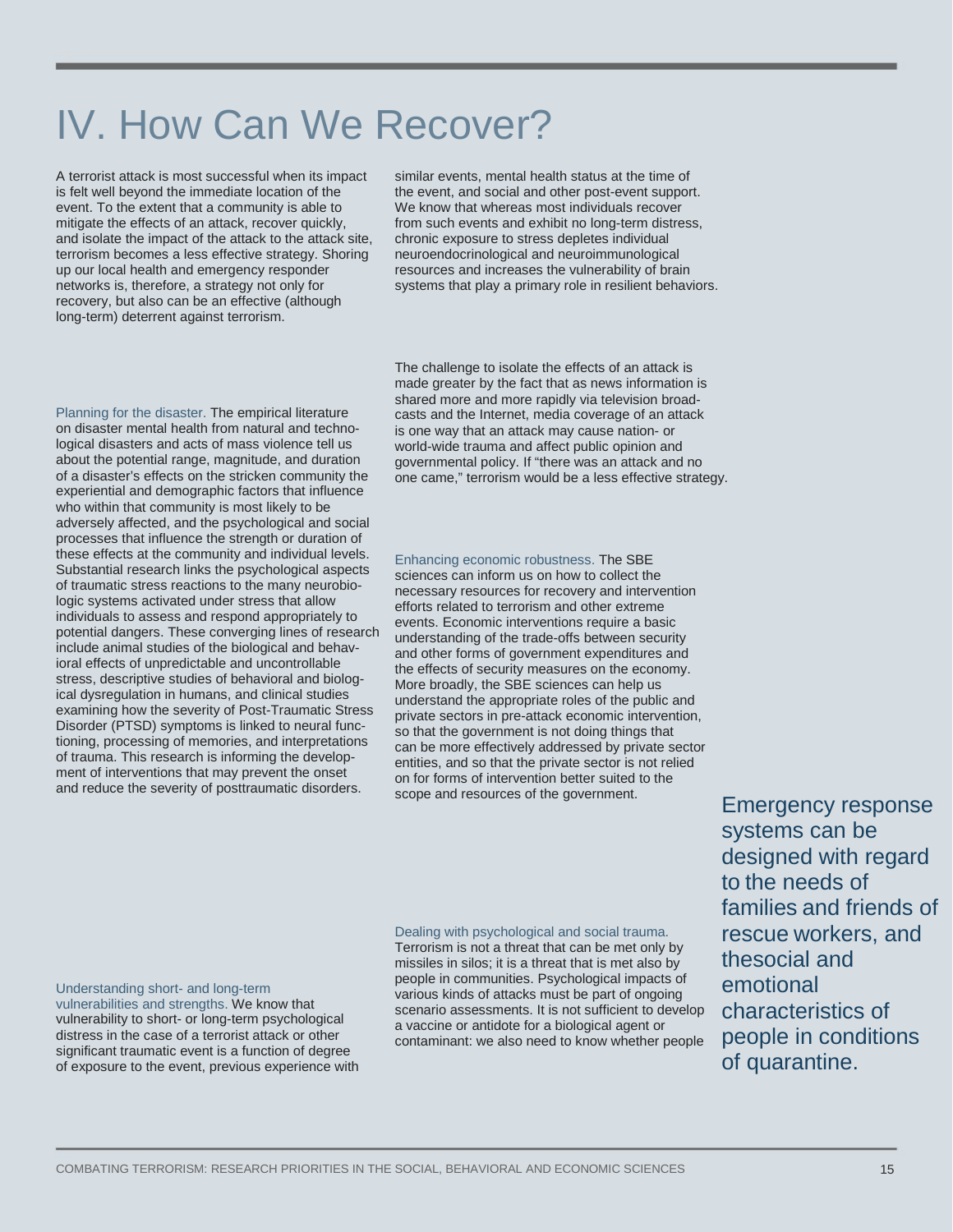will accept vaccination procedures, what it might mean to vaccinate health workers but not their families or the general public, and how the efficacy of treatments will depend on the behaviors of the people involved.

Victims of terrorism will endure some measure of psychological trauma. In addition, the physical destruction resulting from terrorist acts may lead to an escalation in unemployment, displacement from housing, loss of public transportation and communication facilities, and widespread economic hardship (for individuals, families, organizations, industries, and government). The SBE sciences can help us understand the psychobiological mechanisms by which trauma induces both vulnerability and resilience to adverse outcomes in children and adults and how children are affected by exposure to terrorist attacks and repeated media coverage of such attacks.

Community reactions to a terrorist attack will vary. We know that local community resources—schools, places of worship, community centers, the local library and video store—play a pivotal role in community resilience. Spontaneous and civic memorials and other forms of coming together help to build and sustain responder and citizen resilience. Effective interventions must reflect an understanding of coping strategies and positive response outcomes (e.g., "pulling together," increased compassion, sensitivity, and helpfulness) following traumatic incidents.

#### ® the conditions that make for more effective delivery of psychological first aid, and of those variables that are early markers of individuals who are at risk for the development of long-term mental illness following exposure to a terrorist incident;

® vulnerabilities in various economic sectors to different types of terrorist attacks, and the potential for negative spillover effects from one sector to another; for example, the economic implications of scenarios such as massive disruptions in the world's supply of petroleum or the contamination of major city water supplies;

® monetary policy in times of acute economic disruption;

- ® the risk to the economy of loss of confidence in economic institutions, particularly financial markets, but also with respect to a generalized loss of confidence in market mechanisms;
- ® the effects of current regulations and security measures on specific industries, and
- ® how to design regulatory systems and insurance mechanisms to encourage optimal private sector investment in infrastructure resiliency.

The groups of people tasked with ensuring the safety and security of the national airspace were affected directly by the events of 9/11. Current vulnerability, as well as the massive restructuring and reorganization of the aerospace industry, continues to impact the people who work in the transportation sectors of our society. To understand better how to promote individual and group resilience, the SBE sciences can contribute to recovery efforts by investigation of:

- ® the basic neural mechanisms of fear and hope, vulnerability and resilience, and how these are modified by context and experience;
- ® the usefulness of presymptomatic markers of exposure to pathogens—that include behavioral

[that we]...establish The Panel recommend<br>"[that we]...establish<br>"a research program to help guide public response and policy development, to sustain and augment research into the psychosocial implications of terrorist incidents.

The Panel recommends

" The Science and Technology of Combating Terrorism

President's Council of Advisors on Science and Technology

July 2003

#### Enhancing recovery capabilities

With respect to current threats, our capacity to recover from an attack would be facilitated by a better understanding of:

® the acute and longitudinal effects of traumatic psychological stress, including mental health deterioration and substance abuse, in survivors, family members, unendangered witnesses, and emergency responders involved in disaster mitigation and cleanup efforts;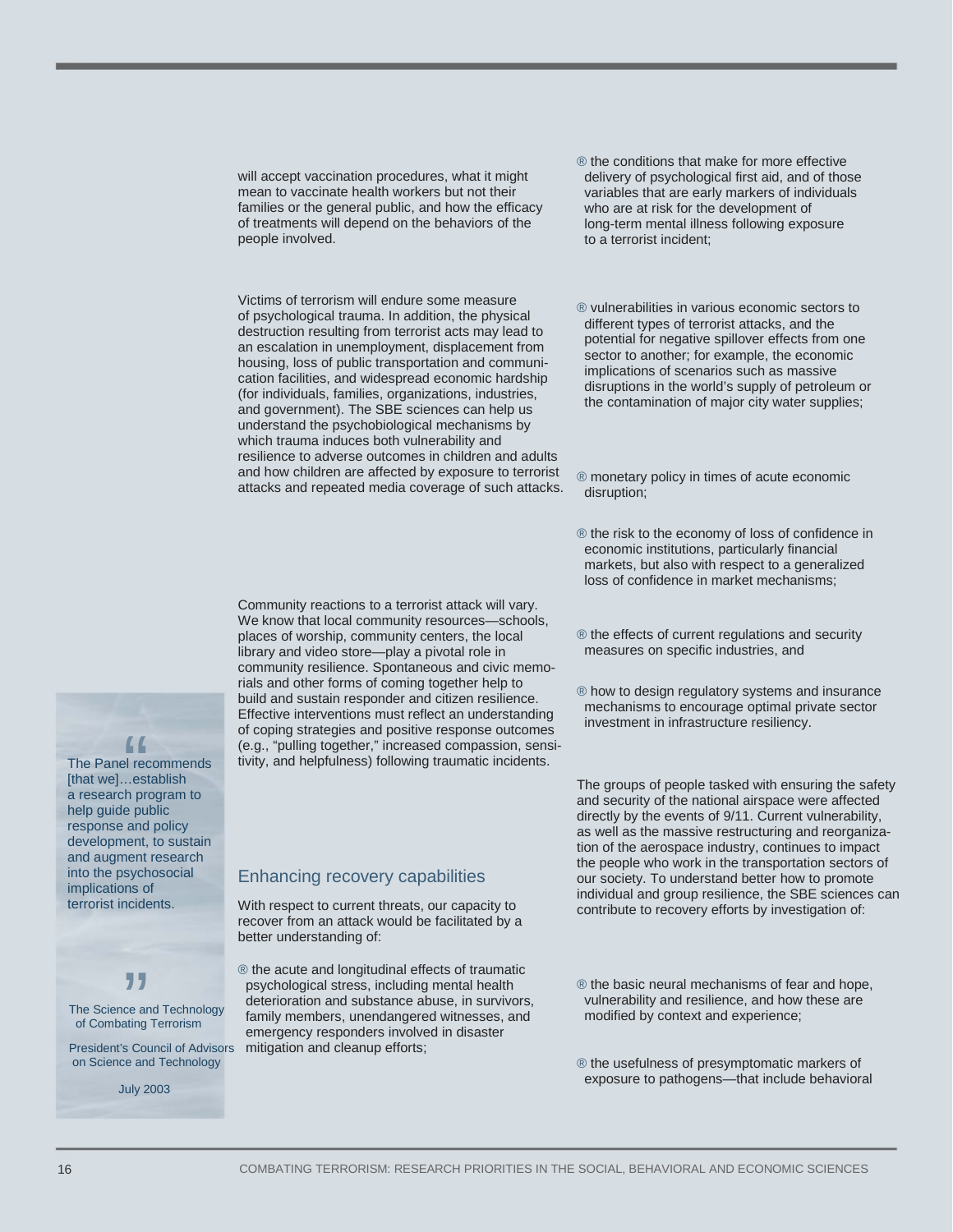indices—for the rapid classification of individuals into treatment or quarantine, which can be shared with the public in ways that enhance coping strategies;

- ® how groups best adapt to losses of key personnel;
- ® features that make labor, supply and distribution networks robust to sudden and extreme shocks;
- ® the origins of the putative "culture of fear" that may be growing among Americans, and how fear and risk are situation- and group-specific;
- ® variables that predict full recovery from trauma and resilience, including situations where the long-term positive impact of a traumatic event is greater than its long-term negative impact;
- ® whether Americans might be made to act vigilantly and be prepared for further attacks by an emphasis on capacity, resilience, and individual and societal strengths, and
- ® how the mass media affects the quality of people's responses to traumatic events.

To understand the psychological impacts of various kinds of attacks and allow them to be incorporated into ongoing scenario assessments, SBE sciences must address:

- ® the clinical assessment and management of short-term anxiety reactions and longer-term vulnerabilities to Post-Traumatic Stress Disorder;
- ® how behavioral aspects of resilience, anxiety and stress reactions are mediated by social norms, community embeddedness and cultural variables;
- ® optimization of techniques of early psychological intervention for mitigating adverse conse quences, and interventions that hold promise to reduce the risk of long-term disorders and disabilities, and
- ® identification of the factors that promote resilience at the individual and community level, including family, religion, workplace and other group involvements.

To the extent that a community is able to mitigate the effects of an attack, recover quickly, and isolate the impact of the attack to the attack site, terrorism becomes a less effective strategy.

The sidebars help readers skim the document and locate material that interests them.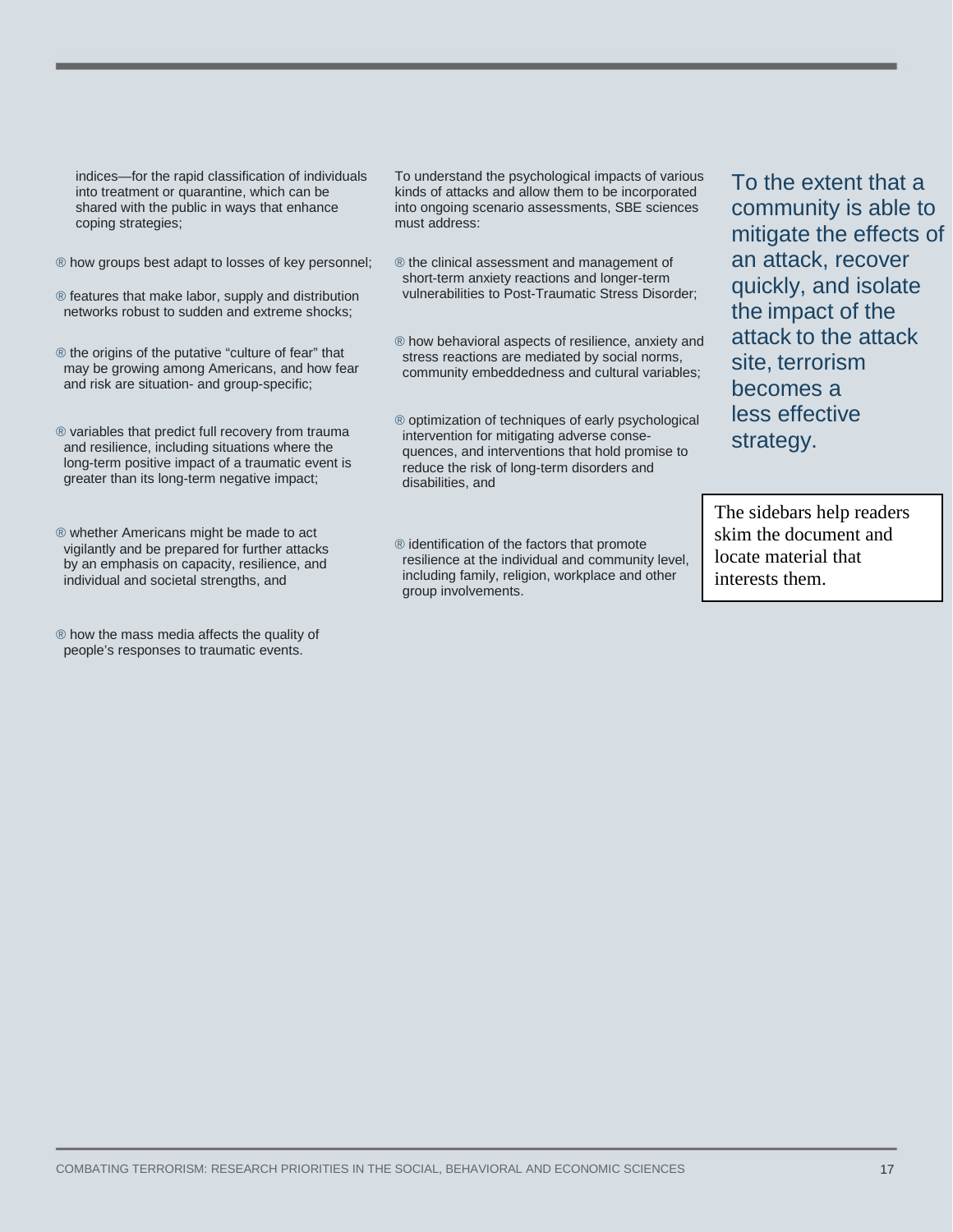### Summary of Priorities and Needs

#### Immediate priorities and capabilities

at the National Institute of Justice supports a description and assessment of Internet-accessible databases relevant for social science research on terrorism.

 $\begin{array}{c}\n 66 \\
 \hline\n \text{else} \\
 \text{tion}\n \end{array}$ 

75

A 2004 Research Project Infrastructure development. Central to the development of a robust capability to conduct threat assessment and prepare for terrorism is the creation of a solid social, behavioral and economic science infrastructure that can be used to inform and model preparation strategies. Essential to this enterprise are behavioral, geospatial, demographic, economic, and health-related longitudinal data. These data should be: (1) collected in instances of threat scenario exercises; (2) collected from both national and international sources; (3) collected via distributed (and perhaps, redundant) data resources; (4) include ongoing health surveillance data, and (5) maintained on a long-term basis both pre- and post- event.

applied to understanding the formation, development, activity, and demise of networks of various sorts and to understanding intersections of terrorists and victims. Modeling can be applied to understanding the interactions, dependencies and vulnerabilities of terrorist networks to other groups and networks, including organized crime, gangs, prison groups, international weapon financiers, NGOs, charities, and international banking and financial groups.

Enhancement of public health (including mental health) capabilities. Enhance capabilities regarding (1) early indicators of long-term impairment following exposure to a traumatic event; (2) identification of vulnerable and resilient individuals, groups, and communities; and (3) connection of urban and rural health care facilities for health surveillance.

These databases should be maintained and distributed across user communities, and (1) linked with local, State and Federal public health infrastructure; (2) leveraged for an understanding of other disasters; (3) linked with vulnerability and risk assessments of specific locations, facilities, and populations to terrorism or other environmental threats; and (4) structured to reflect the interdependence of infrastructure sectors so as to allow for the modeling of the contagion of one sector by another as a result of the occurrence of an extreme event.

Application of decision science methods to risk communication strategies. This includes assessment of risk perception among the populace in general, among special population groups, and among local, state and federal responders, and how groups and individuals respond to and transmit information regarding prospective and realized threats. It also includes creating mechanisms that ensure that such assessment is ongoing and readily available to those who are responsible for the delivery of risk and vulnerability messages.

This effort would involve acquiring an understanding of the impacts of the development of large-scale databases with information about private citizens on both the American public and on the international community. Whatever is constructed and maintained must protect the individual and privacy rights of all the people included.

Infrastructure development also rests on ensuring the skills and competencies of the SBE workforce and research community.

#### Application of modeling methods to complex problems. Current computational, game theoretic and agent-based modeling capabilities can be

Application of risk, threat and vulnerability assessment and vulnerability models in the creation and evaluation of response plans. Preparedness efforts can take advantage of improved vulnerability science and hazards research to address the consequences of terrorist attacks by (1) modeling the consequences of terrorism with regard to a particular group, community or operational unit; (2) modeling the short- and long-term negative economic and environmental consequences of terrorist attacks across variations in the location and nature of the attack, and the community or communities affected; (3) incorporating the notion of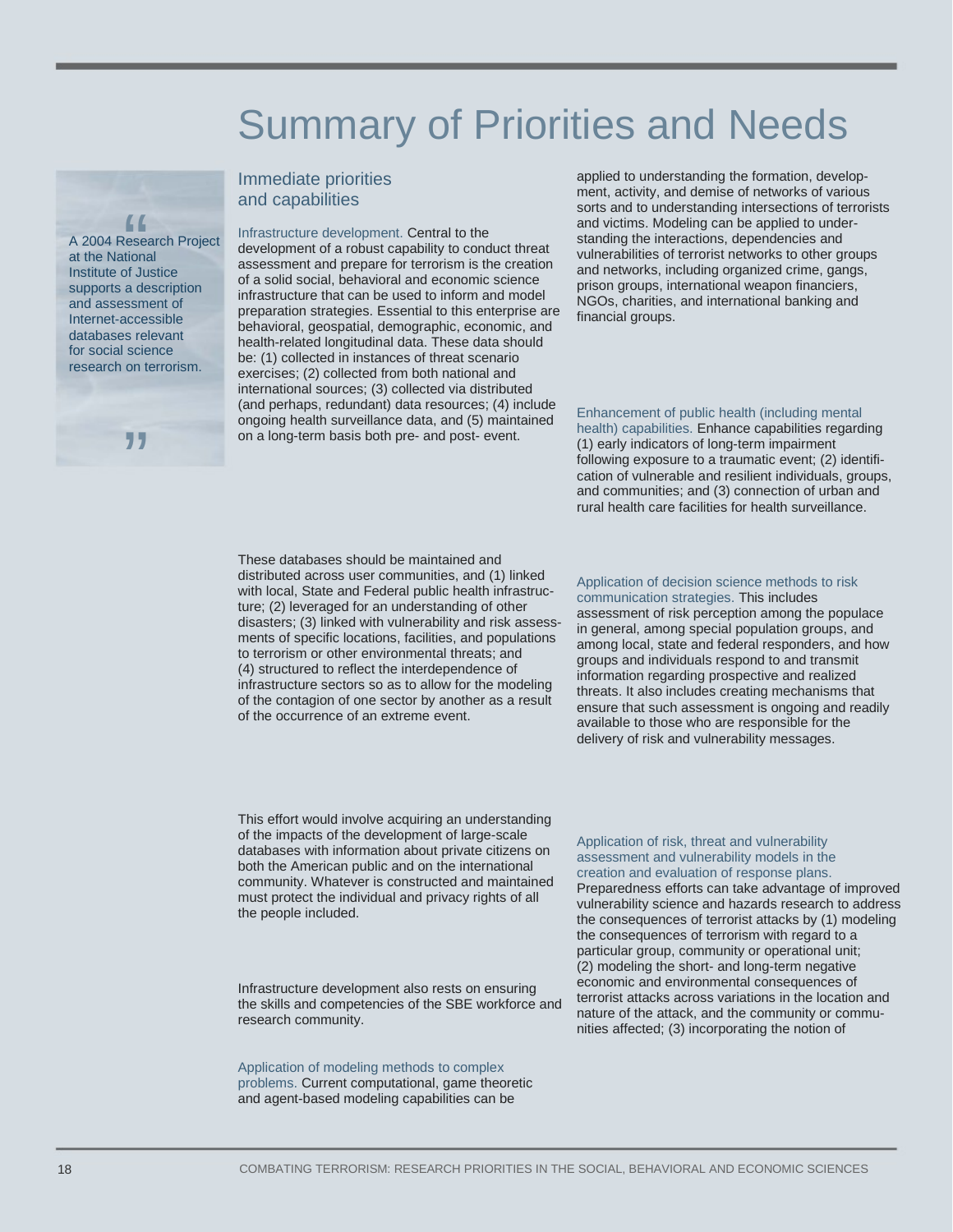surprise, uncertainty, confidence levels, and triggers in evaluations of vulnerability; and (4) identifying the motivational and targeting factors that cause certain locations, facilities, or individuals to be more susceptible than others to terrorist threats.

### Capability development and needs

Development of biometric and bio-imaging technologies for the use of these technologies to predict behavior with an intent to harm or deceive, and for understanding the relationship between motivation and behavior, and how these measures vary as a function of individual characteristics (including age, gender, ethnicity, and personal history). This also includes the development of noninvasive methods that reliably detect deception and intent to harm, learning how to apply these without threatening privacy and civil rights concerns of both Americans and the international public, and training the next generation of scientists to use these technologies wisely.

Elucidation of the basic neural mechanisms of fear and hope, vulnerability and resilience, and how these are modified by context and experience.

Development of robust, valid models of the psychobiological and psychosocial mechanisms of distress and resilience across groups, and

better knowledge of links that tie people and organizations together and how these may be disrupted, strengthened, or short-circuited.

#### Development of robust, valid, cross-cultural

models of social behaviors, social prejudice, and stigmatization, and application of these models to methods of ameliorating violent actions across borders and groups. These models can used for many purposes, including evaluation of the likelihood that either isolated or collective suicide terrorism strategies will be used within the U.S.

Cross-cultural analysis of the relationships among individual and cultural characteristics that are likely to lead to pro- and anti-social behaviors.

Further development and integration of major domestic and international databases that link ongoing and longitudinal survey data with extant repositories of social and economic data and time- and space-linked information about events and activities, that can shape public perceptions and behavior.

Terrorism is not a threat that can be met by missiles in silos; it is a threat that is met by people in communities.

Development, evaluation and application of methods that allow for the sharing of classified data with scientists without classified status, while still protecting source attributions and other sensitive characteristics.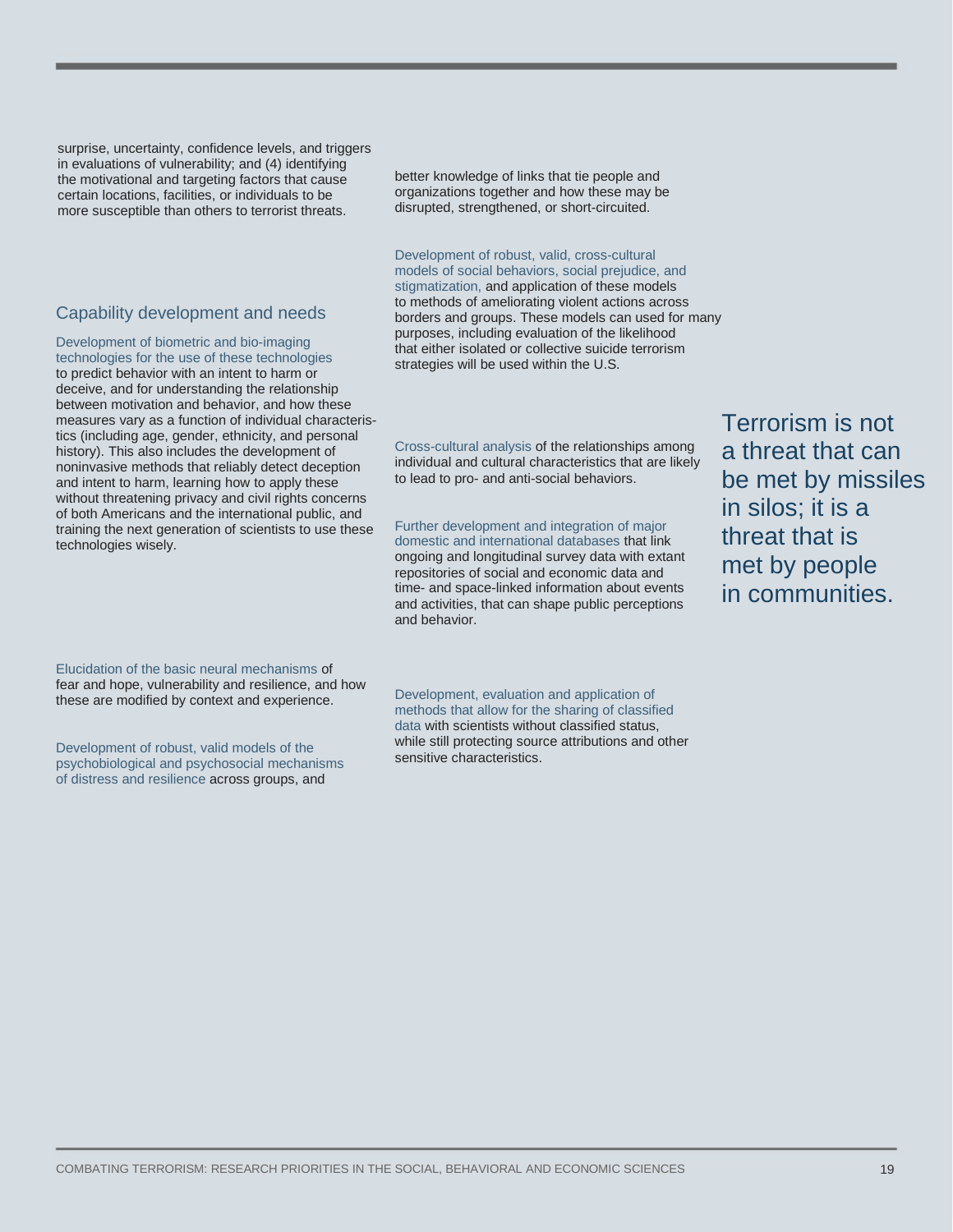### **Conclusion**

This report reflects an initial attempt by the NSTC to formulate research priorities for the SBE sciences to address issues related to terrorism and terrorist attacks. Although this report signifies an important first step in this domain, it is by no means comprehensive. This research agenda must evolve as the United States moves forward with efforts to enhance homeland security and as security needs and challenges change.

not military personnel, then our combating-terrorism strategies will reflect that assumption.

#### How to gain access to groups of interest.

Important information about a terrorist incident can be gained only immediately post-incident. However, for obvious reasons, the collection of data is not of paramount importance in rescue efforts. Providing scientists access to terrorist incident sites remains a challenge that needs creative solutions.

#### Special challenges for the SBE sciences.

The SBE sciences investigate the behavior of extremely complex systems. Controlled experiments often are difficult to do. Furthermore, the application of what is learned is appropriately constrained by civic and privacy rights of the American and international publics.

The necessity of substantive research in the social sciences for the creation of effective counterterrorism strategies cannot be overstated, but it also must be recognized that these sciences face considerable challenges in both practice and application. Ongoing efforts within the SBE sciences on the following issues need to be continued and expanded in order to make the most use of what these sciences have to offer.

#### Determining critically important variables of

interest. For example, what is the role of poverty, wealth or access to resources in the recruitment of individuals to terrorist networks? What role do religious ideologies or charismatic leaders play?

#### The definition of key constructs and the determination of how to measure the most meaningful aspects of groups/incidents. For example, different academic communities

define terrorism differently. While we may not reach consensus on a definition, the role of how we define the problem within the strategies we devise to face the problem must be recognized. If, for example, we view terrorism as attacks only on civilians, and

#### How to gain access to data of interest.

The majority of SBE scientists do not have security clearances that will give them access to terrorist activity data that are collected via our law enforcement and intelligence agencies. In many instances, these data are unique because of the unusual access such agencies have to people of paramount interest. On the other hand, there is some concern that such data—collected for reasons of national security rather than science—might not be useful in the larger SBE sciences context. Communities within each domain need to talk about this problem and find ways to deal with it and have utility concerns evaluated.

#### The development of representative and reliable samples. Terrorism research is notable for the scarcity of data and the challenges it faces in data collection. But it is not only active terrorists that are difficult to access; so also are their victims. Given the low incidence of such attacks, issues of reliability and validity must be addressed using the most sophisticated SBE methodology available.

The ability to make decisions with imperfect information. SBE scientists will need to establish confidence intervals for recommendations they may have to make with imperfect or incomplete information. Under certain conditions, time pressures will require scientists to make tradeoffs between analytical purity and the necessity of providing practical and actionable suggestions to policy makers.

One purpose of this document is to identify research areas pertinent to national security that social scientists might expect Federal support in grants for. The conclusion identifies practical actions those scientists might take, such as obtaining security clearance to gain access to data.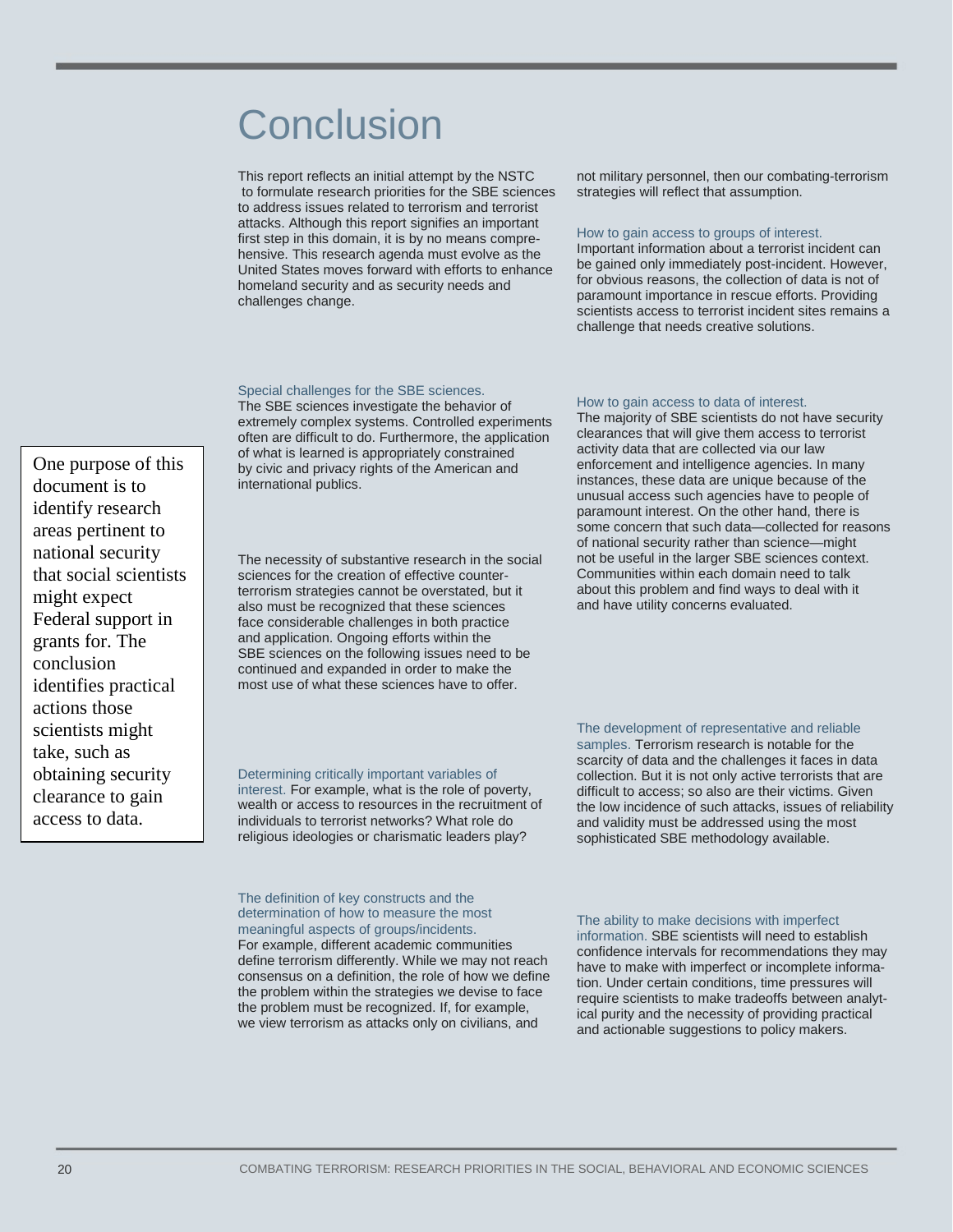#### Looking forward

Terrorism frequently is a tool of groups with access to little military or technological might. The aircraft that were flown into the World Trade Center, Pentagon, and fields of Pennsylvania on September 11, 2001, were a product of American technology. What made them bombs rather than planes was the ideology, individual and group psychology, social engineering and organized behaviors of a

group of men determined to harm America. We will not win against terrorism by military might alone. We will win because we will learn where and when terrorist networks develop and flourish; how to detect threatening individual and group behaviors; how to make our communities thrive so that terrorism cannot, and how to nourish the resilience that always has been our strength.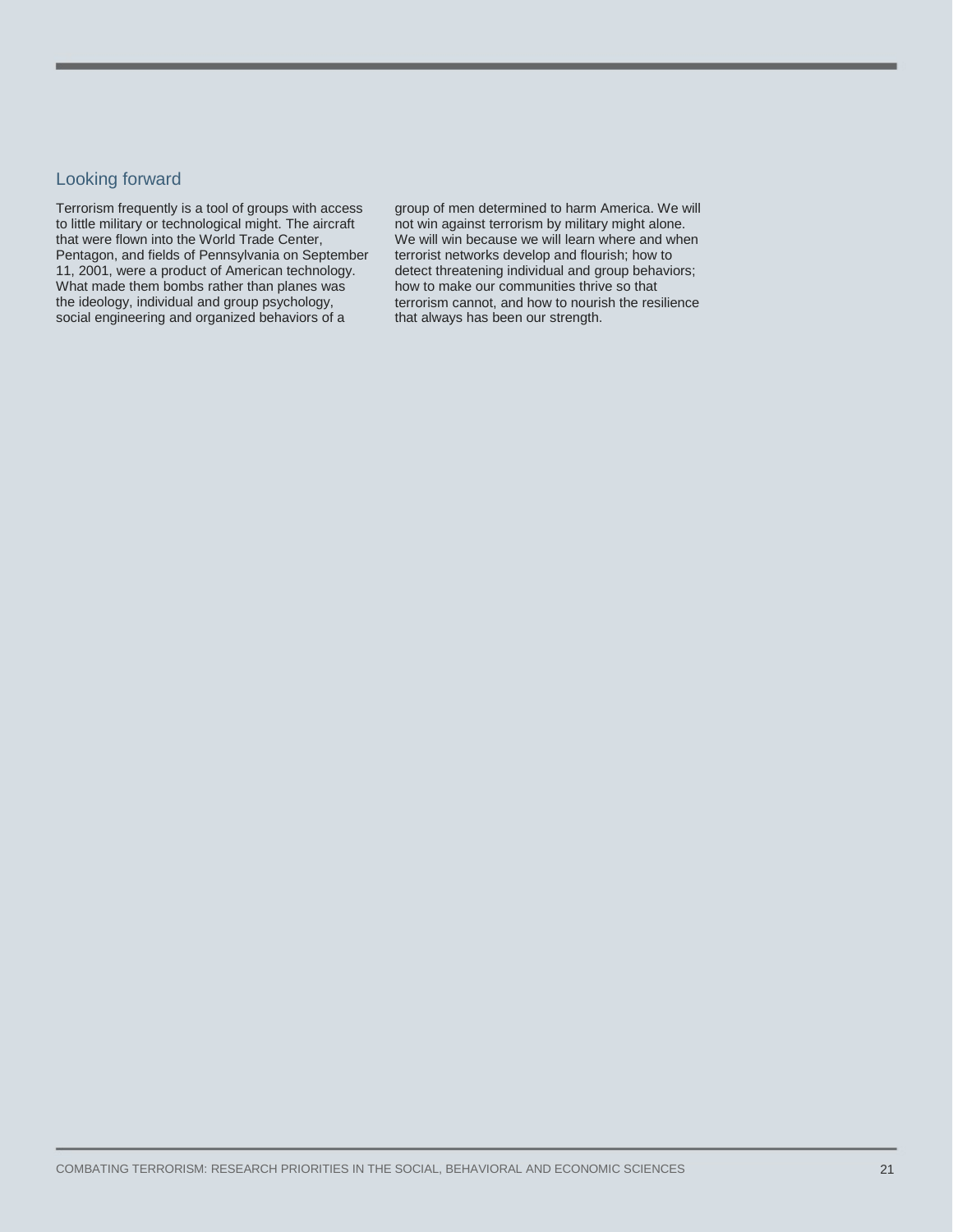### References

Engle, R.F. (2001). GARCH101: The Use of ARCH/GARCH Models in Applied Econometrics. Journal of Economic Perspectives. Vol. 15, No. 4, 157-168.

Granger, C.W.J. (1986). Developments in the Study of Cointegrated Variables. Oxford Bulletin of Economics and Statistics, Vol. 48, 213-228.

Lucas, R.E. (1972). Expectations and the Neutrality of Money. Journal of Economic Theory 4, 103-124.

Lucas, R.E. (1976). Econometric Policy Evaluation: A Critique. Carnegie-Rochester Conference Series on Public Policy 1, 19-46.

North, C. S. et al. (1999). Psychiatric disorders among survivors of the Oklahoma City Bombing. Journal of the American Medical Association, 282, 755-762.

Schuster, M. A., Stein, B. D., Jaycox, L. H., Collins, R. L., Marshall, G. N., Ellicot, M. N., Zhou, A. J., Kanouse, D. E., Morrison, J. L., & Berry, S. H. (2001). A national survey of stress reactions after the September 11, 2001, terrorist attacks. New England Journal of Medicine, 345, 1507-1512.

Silver, R. C., Holman, E. A., McIntosh, D. N., Poulin, M., & Gil-Rivas, V. (2002). Nationwide longitudinal study of psychological responses to September 11. Journal of the American Medical Association, 288, 1235-1244.

Sims, C. (1983). Is There a Monetary Business Cycle? American Economic Review, pp. 228-234.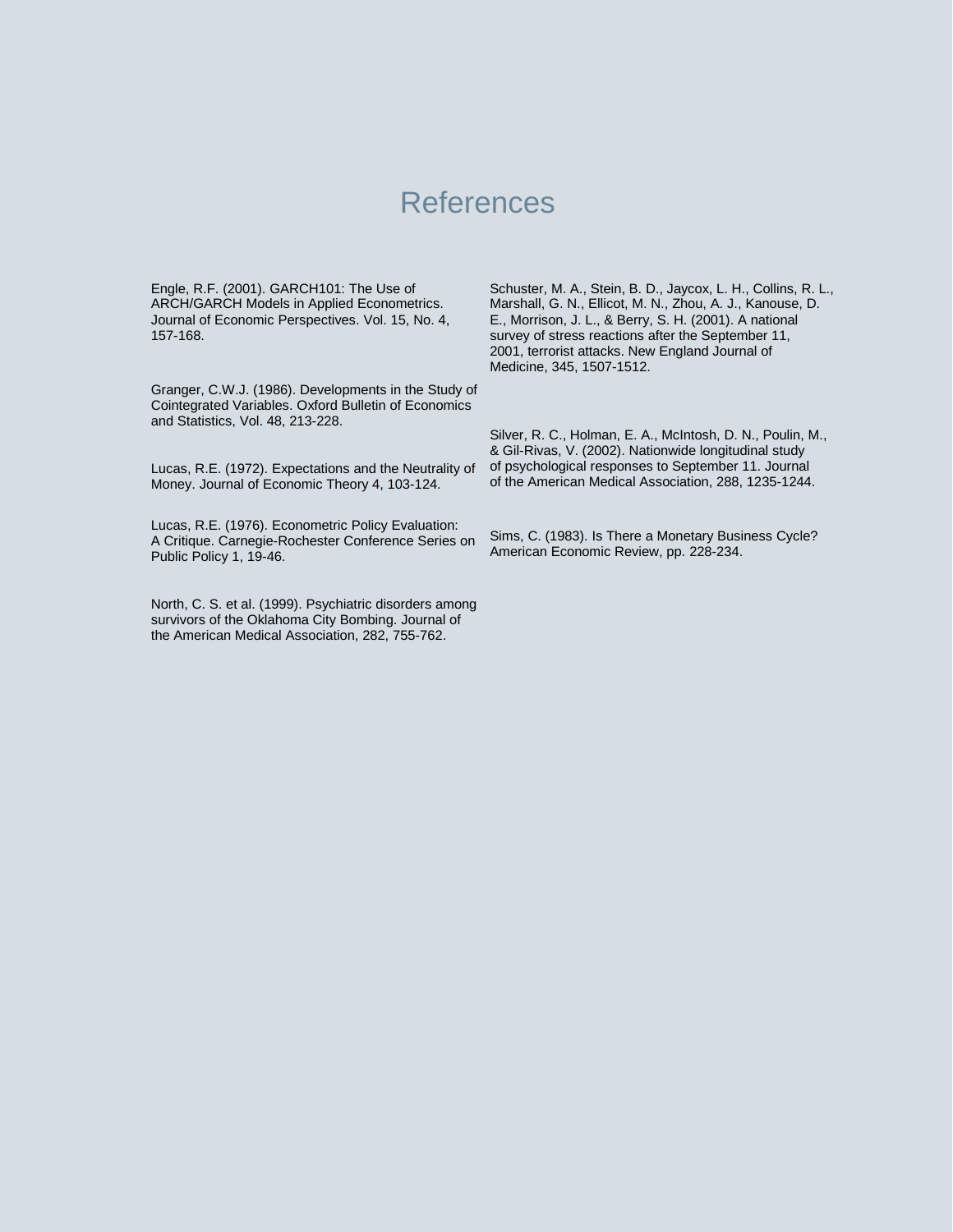### Committee on Homeland and National Security

### Co-Chairs

 Shana Dale Chief of Staff and General Counsel Office of Science and Technology Policy

 Michael Wynne Acting Under Secretary of Defense for Acquisition, Technology and Logistics Department of Defense

Charles McQueary Under Secretary for Science and Technology Department of Homeland Security

### Committee on Science

#### Co-Chairs

 Kathie L. Olsen Associate Director Office of Science and Technology Policy

Arden Bement **Director** National Science Foundation

Elias Zerhouni Director National Institutes of Health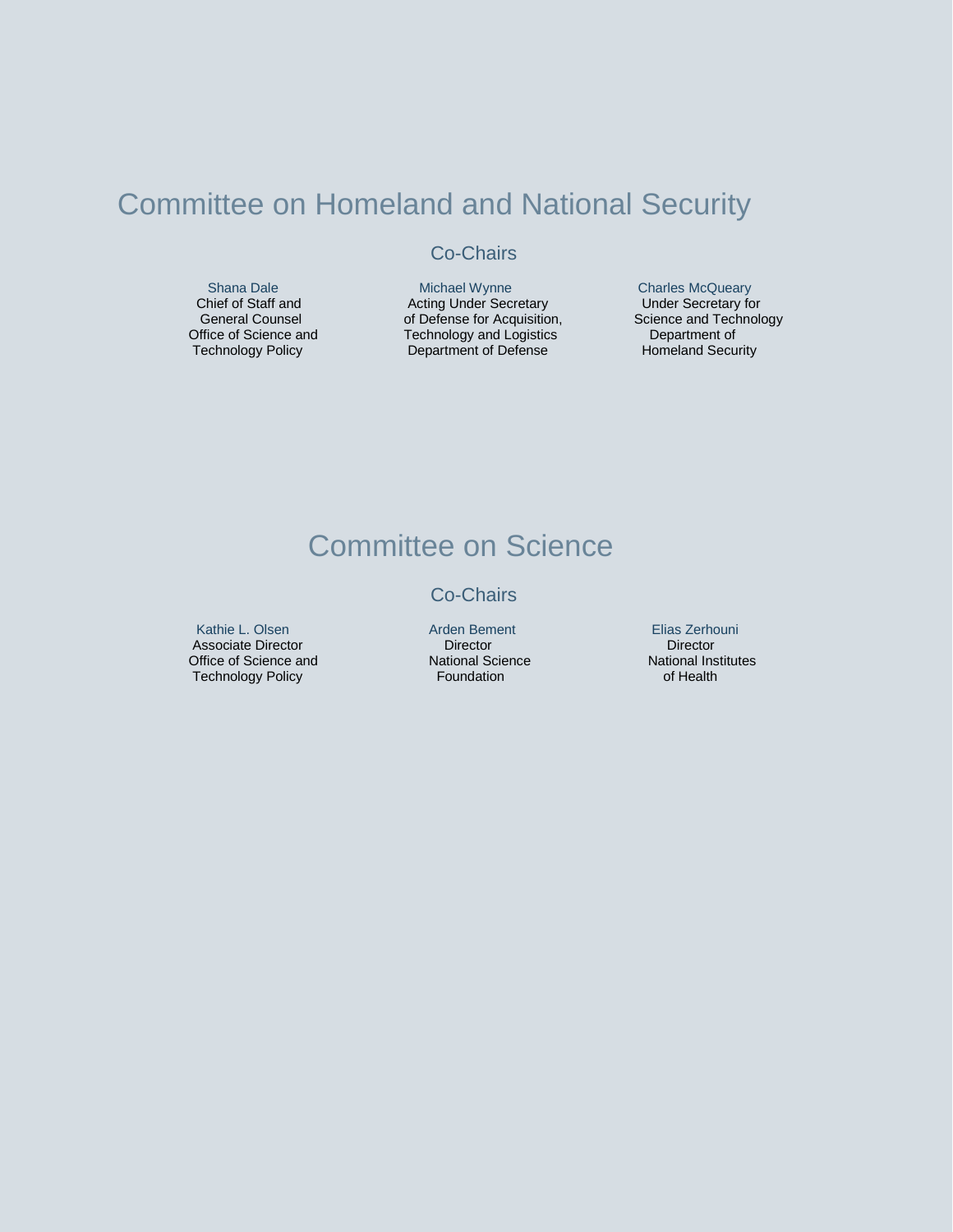NSTC Social, Behavioral and Economic Sciences Subcommittee of the Committee on Science and Committee on Homeland and National Security

#### Co-Chairs

 Wanda Ward Acting Assistant Director Social, Behavioral and Economic Sciences National Science Foundation

 Tom Insel **Director**  National Institute of Mental Health National Institutes of Health

 Joseph Kielman Threat and Vulnerability Testing and Assessment Science & Technology Directorate Department of Homeland Security

#### Members

Irene Brahmakulam Office of Management and Budget

 Susan E. Brandon Office of Science and Technology Policy

> Matthew Clark Environmental Protection Agency

 Lynda S. Doll Centers for Disease Control and Prevention

 Thomas Feucht National Institute of Justice

 Robert E. Foster Department of Defense

 Jim Gramann National Park Service

 Keith Hall Department of Commerce

 Kirk Hubbard Central Intelligence Agency

> Ray Valdivieso Department of Education

 Eric Hunn Office of Management and Budget

 Sally Kane National Science Foundation

> Christina Murata Department of State

 Susan Offutt Department of Agriculture

 Carl Shapiro U.S. Geological Survey

> Marc Shepanek **NASA**

 Joshua Sinai Department of Homeland **Security** 

 Marvin Singer Department of Energy

 Neal Stolleman Department of the Treasury

 Phillip Swagel Council of Economic Advisers

Interagency Working Group on Social, Behavioral and Economic Sciences Task Force on Anti-Terrorism Research and Development National Science and Technology Council

#### Co-Chairs

 Norman Bradburn Assistant Director Social, Behavioral and Economic Sciences National Science Foundation

Raynard Kington

**Director** Office of Behavioral and Social Sciences Research National Institutes of Health

James A. Griffin

 Assistant Director Social, Behavioral and Education Sciences Office of Science and Technology Policy

#### Members

 Brent Barret Department of Defense

 Jeffry Cohen Department of Health and Human Services

> Brenda Cuccherini Veterans Affairs

 Robert Foster Department of Defense

 Thomas Feucht National Institute of Justice

 Carl E. Hildebrand Office of Science and Technology Policy

 Sally T. Hillsman National Institute of Justice

 John Livengood Center for Disease Control and Prevention

Atkinson W. Longmire Occupational Safety and Health Administration

 W. Russell Neuman Office of Science and Technology Policy

 Deborah Olster National Institutes of Health

> Philip Rubin National Science Foundation

 Tim Steele Department of Defense

 Michael Stewart Central Intelligence Agency

 Rocky Wilkinson Department of Defense

 Margaret Zahn National Institute of Justice

 Edwin Zedlewski National Institute of Justice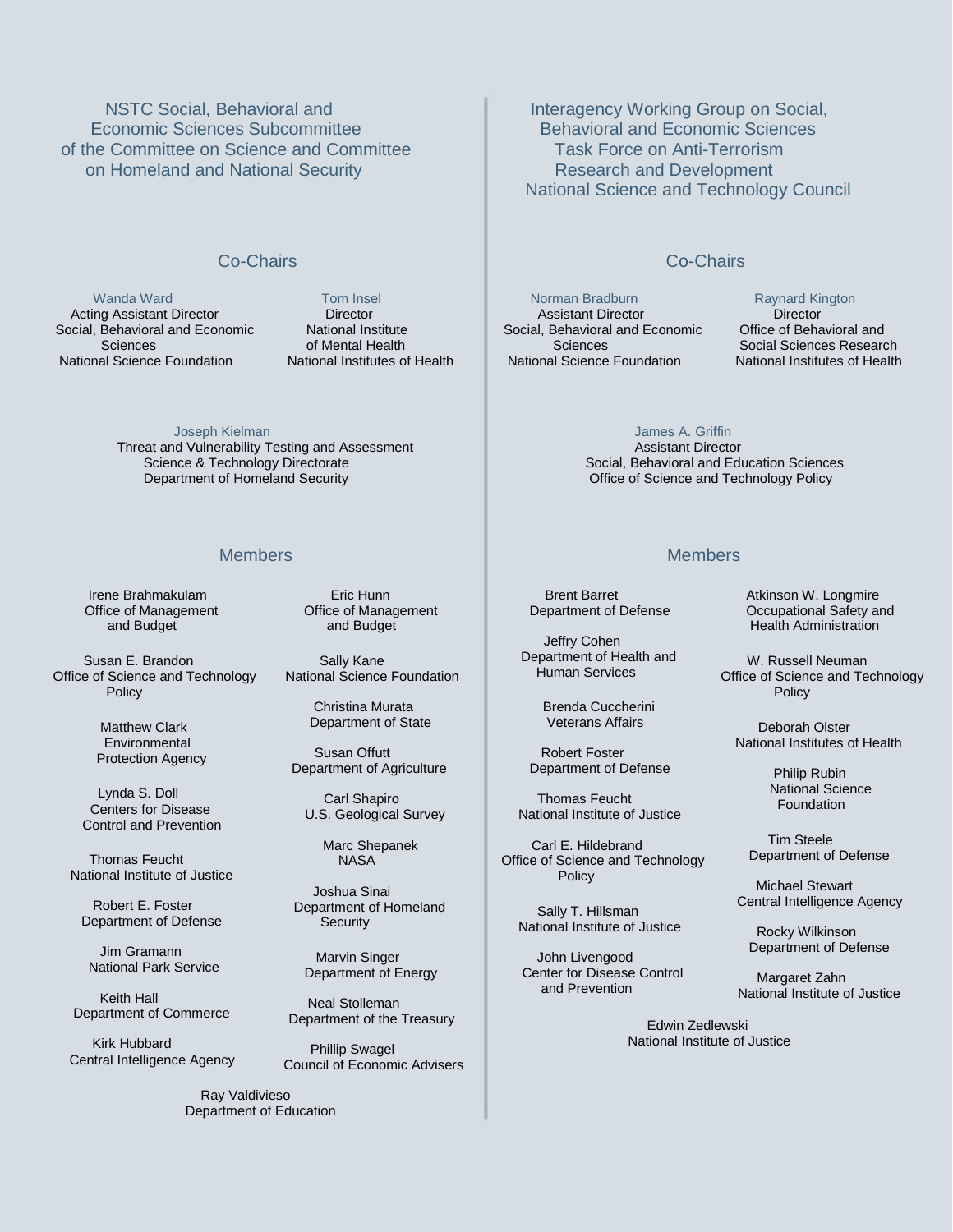#### About this Report

This report was developed by the Social, Behavioral and Economic Sciences Working group of the National Science and Technology Council (NSTC) Task Force on Anti-Terrorism Research and Development (R&D) and by the NSTC Subcommittee on Social, Behavioral and Economic (SBE) Sciences. The Subcommittee reports to both the NSTC Committee on Science and the NSTC Committee on Homeland and National Security.

The report summarizes some of the critical resources and research opportunities in the SBE sciences related to terrorism and other national or regional crises. The recommendations of this report will be incorporated and further prioritized in the National Strategic Plan for Homeland Security Science and Technology in the Department of Homeland Security. It is recognized, however, that current Federal R&D efforts to combat terrorism are conducted at multiple agencies; thus, these recommendations are intended to provide guidance across the entire Federal R&D enterprise. The emphasis throughout is on catastrophic terrorist events—defined by the method used and impact, including significant loss of life, property, economic vitality, or cultural symbols of the United States.

#### About the National Science and Technology Council

The National Science and Technology Council (NSTC), a cabinet level council, is the principal means for the President to coordinate science, and technology policies across the Federal Government. NSTC acts as a "virtual" agency for science and technology to coordinate the diverse parts of the Federal research and development enterprise.

An important objective of the NSTC is the establishment of clear national goals for Federal science and technology investments in areas ranging from information technologies and health research to improving transportation systems and strengthening fundamental research. This council prepares research and development strategies that are coordinated across Federal agencies to form an investment package that is aimed at accomplishing multiple national goals.

To obtain additional information regarding the NSTC, contact the NSTC Executive Secretariat at (202) 456-6101.